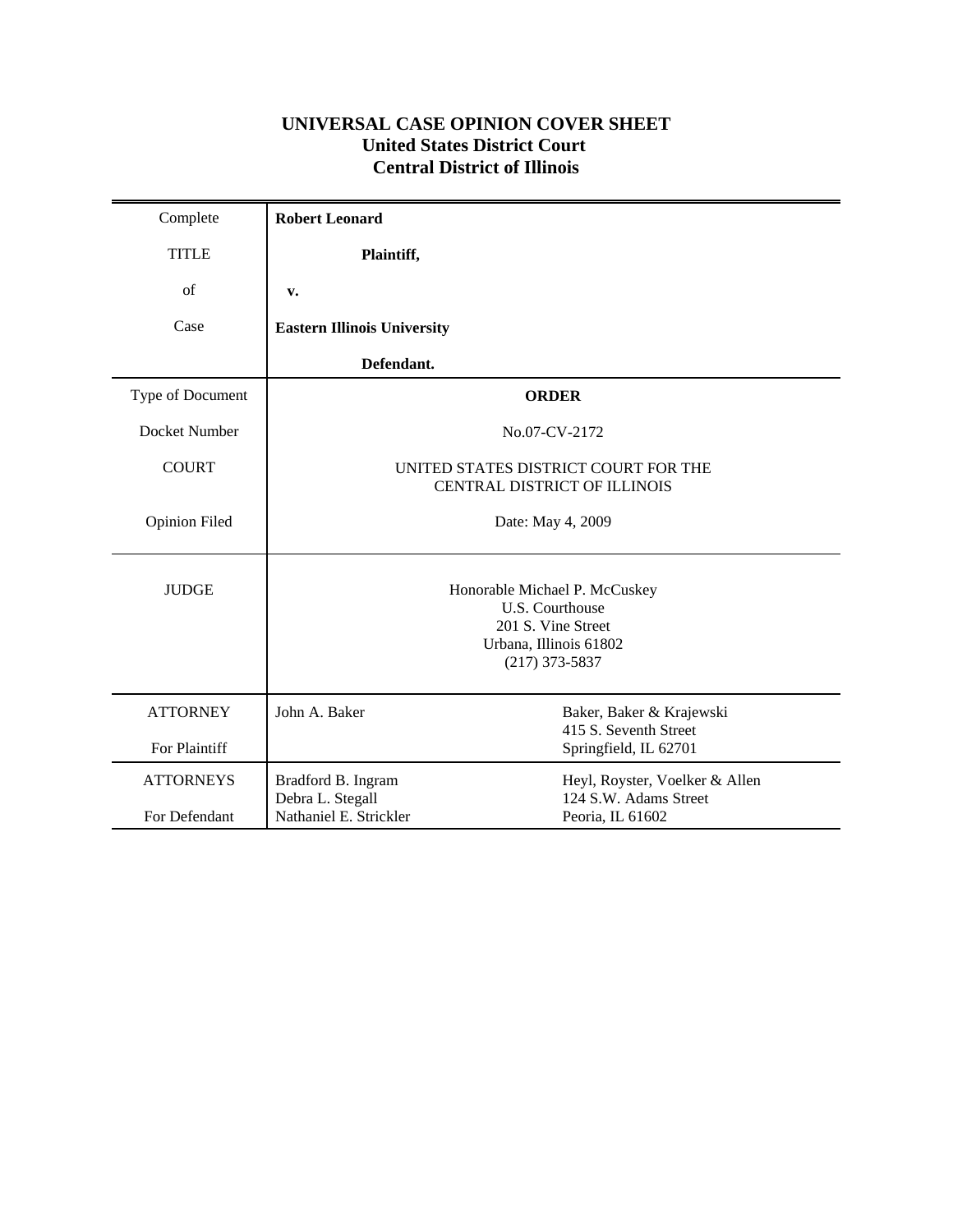## **UNITED STATES DISTRICT COURT CENTRAL DISTRICT OF ILLINOIS URBANA DIVISION**

| Defendant.                   |                            |  |
|------------------------------|----------------------------|--|
|                              |                            |  |
| EASTERN ILLINOIS UNIVERSITY, |                            |  |
| Plaintiff,<br>v.             | <b>Case No. 07-CV-2172</b> |  |
|                              |                            |  |
| ROBERT LEONARD,              |                            |  |

On September 21, 2007, Plaintiff Robert Leonard filed a Complaint (#1) alleging that Defendant, Eastern Illinois University (EIU), violated the anti-retaliation provisions of Title VII of the Civil Rights Act of 1964 when he was denied a promotion at work. Defendant filed its Answer and Affirmative Defenses (#11) on November 19, 2007. Defendant filed a Motion for Summary Judgment (#23) on February 9, 2009. Plaintiff filed his Memorandum in Opposition (#27) on April 2, 2009. Defendant filed its Reply (#29) on April 16, 2009. The motion is now fully briefed and ripe for a ruling. For the following reasons, Defendant's Motion for Summary Judgment (#23) is GRANTED.

#### FACTUAL BACKGROUND

The following facts are taken from "Statement of Material and Undisputed Facts In Support of Defendant's Motion for Summary Judgment" filed by Defendant that have not been objected to by Plaintiff, the deposition testimony of Plaintiff and others, and from exhibits filed as attachments to the filings in this case.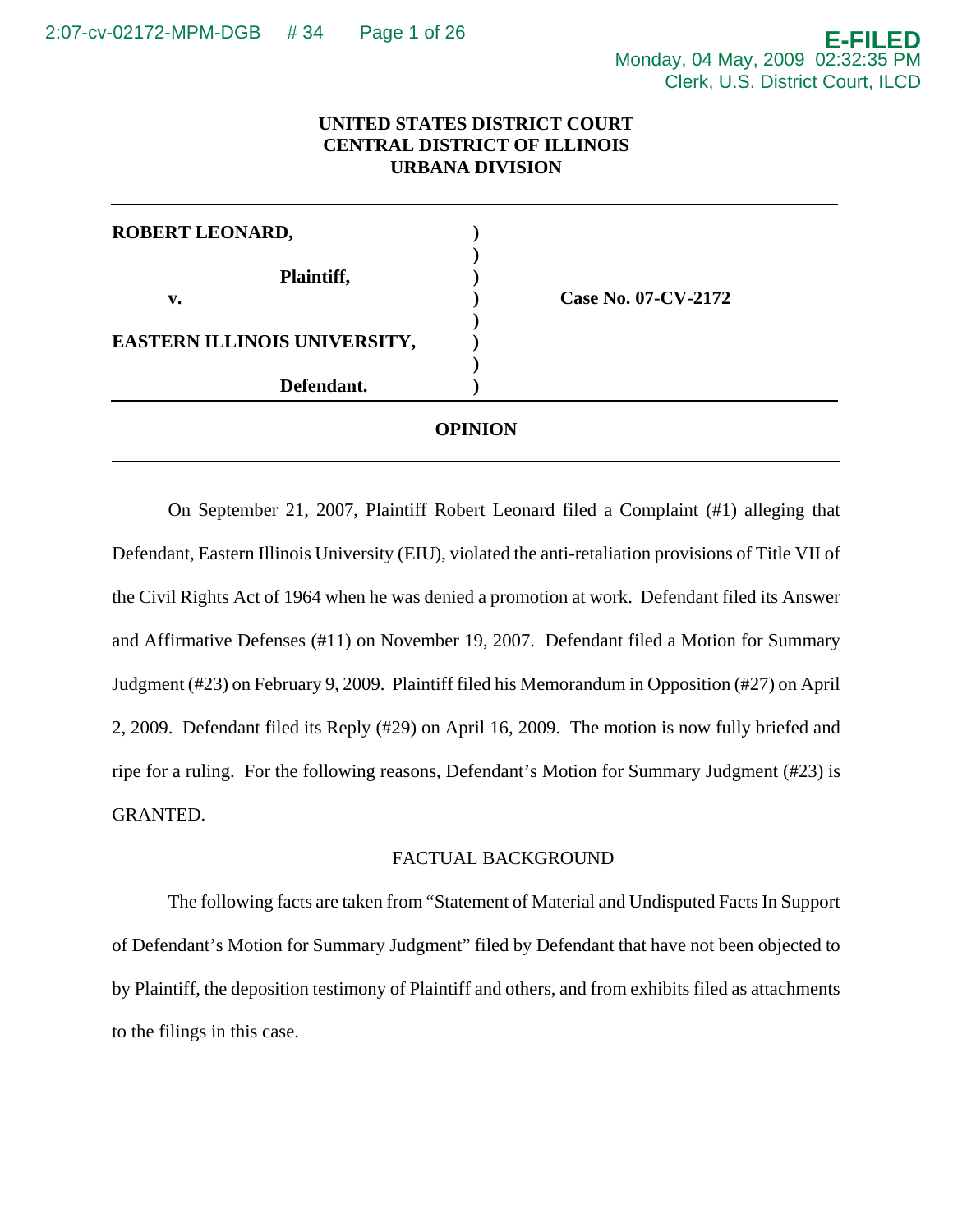Plaintiff, a Native American, was hired by Defendant in 1987 under the Learner's Program, a program to hire women and minorities and people with handicaps at EIU. Plaintiff suffers from retrograde amnesia as the result of a severe closed head injury occurring in 1987. Plaintiff was hired as a building service worker. He worked at EIU for six months before resigning and moving to Michigan with his wife. Plaintiff was rehired at EIU in August 1991 under the same Learner's Program. After completing a probationary status of six months, he was considered a full status employee. He was again a building service worker, at which position he worked from 1991 until his resignation on February 26, 2008.

Plaintiff is a Native American through his father's family history and believes his father was enrolled as a member of the Saginaw Tribe. Plaintiff has never sent in letters to be enrolled as a tribe member himself due to his personal beliefs, but this lack of enrollment does not preclude him from being considered a Native American. No documentation exists that he is a member of a tribe except for his father's enrollment and his father's family documentation as to that status.

From 1987 to 2008 Plaintiff estimates that he has participated in four or five interviews for a promotion to Building Services Subforeman and that in the last five years he has participated in three interviews for a promotion. However, he estimates that he has missed approximately three to five interviews. Unlike a building service worker, a Building Service Subforeman does inventories and checks up on the work of others. In fact, a week prior to the March 2005 interview he missed an interview for the same position. Plaintiff's father was sick at the time and he called ahead to cancel the interview.

In March 2005, he did attend an interview for a promotion to Building Services Subforeman. The six interviewers sitting on the interview panel were: Valerie Leonard (no relation), Kevin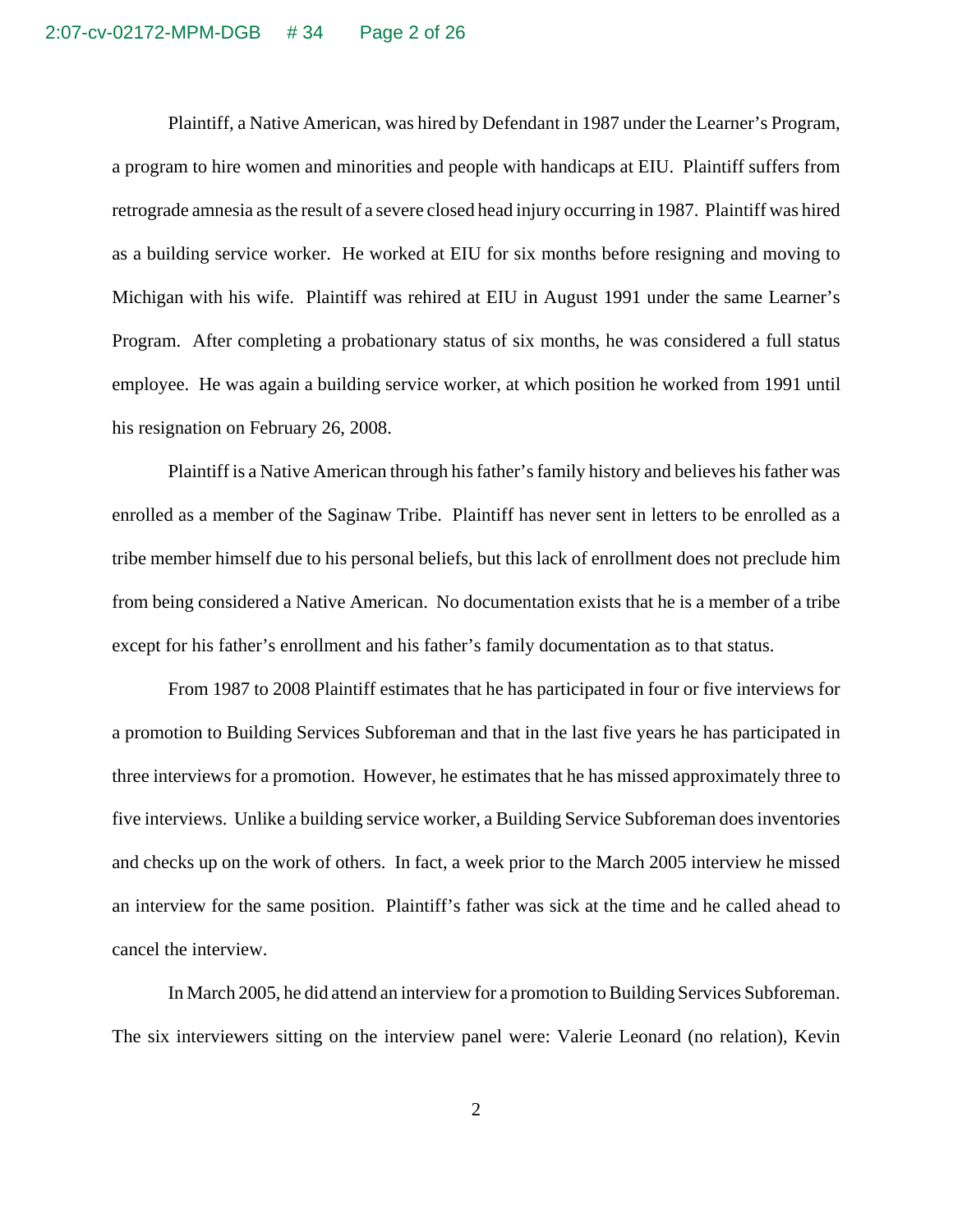Larkin, Steve Gilbert, Herb McElwee, Travis McGee, and John Sigler. Each interviewer had a equal role in the decision-making process of choosing an individual for promotion to subforeman. Plaintiff knew all of the interviewers and had worked with them prior to his interview. When Plaintiff arrived at the interview, two of the interviewers, McElwee and Magee, took off their jackets and were wearing Chief Illiniwek shirts. The interview occurred on March 24, 2005, the same day the University of Illinois men's basketball team was playing in the Sweet 16 of the NCAA Basketball Tournament. During this time there were a lot of Illini fans in Champaign and Charleston, Illinois, including on EIU's campus. In the spring of 2005, it was common to see people in public wearing clothing in support of the men's basketball team and Chief Illiniwek as well.

Plaintiff claimed that he was surprised that Magee and McElwee were wearing the Chief Illiniwek (the Chief) shirts because of his extreme distaste for the symbol. Plaintiff felt that it was extremely inappropriate for them to display such things at an interview for a promotion. Plaintiff knew there were other opinions concerning the Chief even in the Native American community. Plaintiff claims a coworker told him that he overheard Magee and McElwee saying that they will wear their Chief stuff no matter what Plaintiff likes or what he thinks. Plaintiff claims he heard about Magee and McElwee's statements regarding the Chief just prior to Plaintiff's interview. Plaintiff believed that when Magee and McElwee wore the shirts it was directed at him. Plaintiff believed this because of comments he heard about what Magee and McElwee were going to do from the unknown coworker. Despite hearing from that coworker about Magee and McElwee's plans to wear the shirts, Plaintiff was still surprised they wore them and thought it was unprofessional because they knew of his feelings about racial mascots. Other than McElwee and Magee, none of the other interviewers were wearing Chief shirts.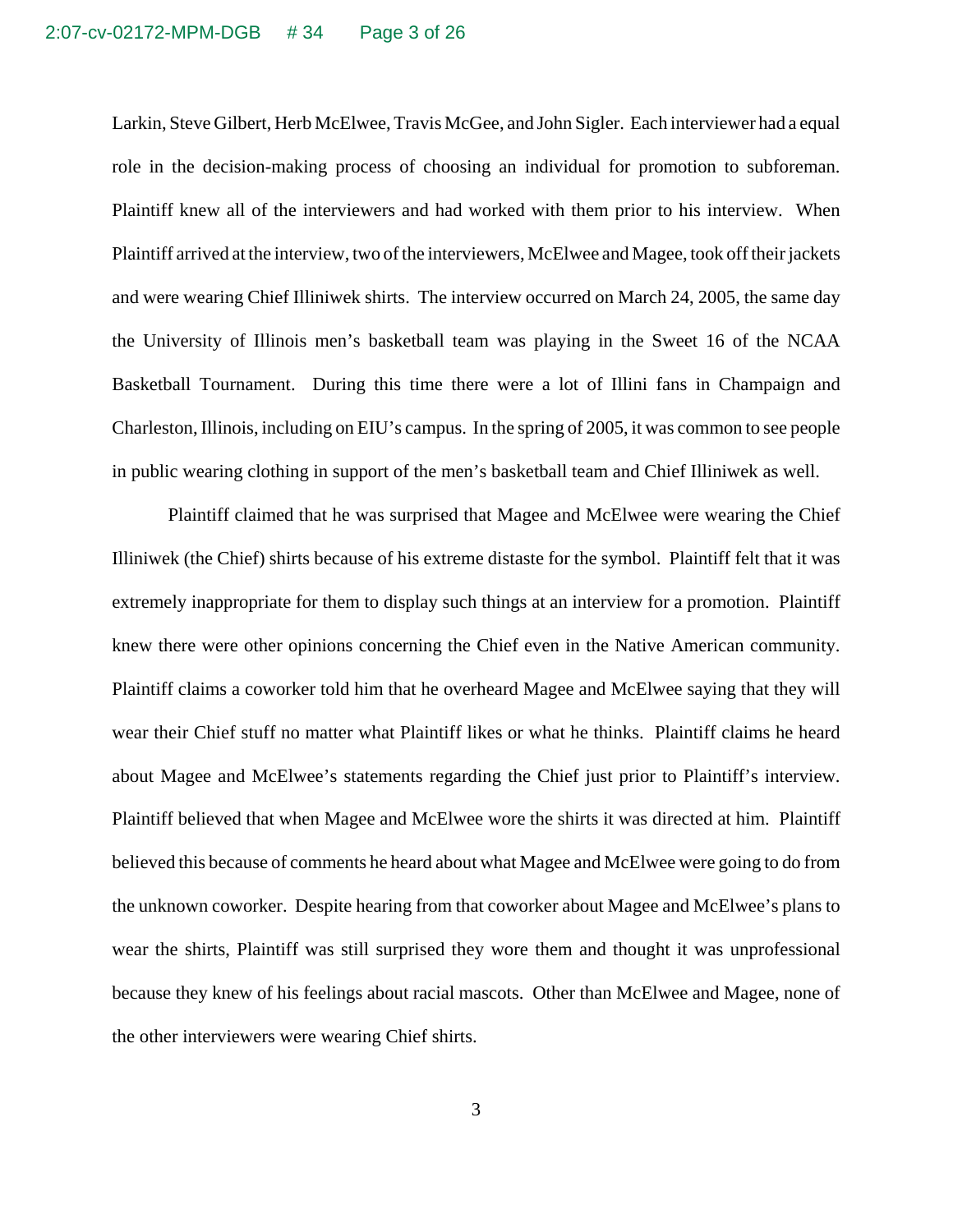The interview was directed towards Plaintiff's role as a building service worker. All of the questions during the interview were directed towards the job Plaintiff was seeking and how he would perform in that position. The same questions were asked of all the applicants and none of the six members of the interview panel had anything to do with drafting the questions. Labor relations and human resources had something to do with writing the questions and selecting the criteria for selecting a subforeman. The interviewers on the panel usually did not deviate from the set questions they were given. Plaintiff did not have any knowledge as to how the other candidates for the promotion performed in their interviews, but felt that he did not perform well in his because he was angry and that was how he came across. He also did not know how Magee and McElwee rated him in his interview nor does he know how he was evaluated compared to the other candidates.

To make a decision on who would be selected for a subforeman position, each candidate was scored on the basis of five different categories: (1) related work experience; (2) supervisory experience; (3) ability to work with and lead others; (4) problem-solving ability; and (5) attendance at work. For each of those categories an individual could receive 1 to 5 points with 1 being the minimum and 5 being the maximum. All the scores would be totaled up for a total score of between 5 and 25 points. After every interviewer has scored the applicant, there is a discussion about said applicant, but no one changes their scores. The interviewers score applicants based on how the interviewer felt the applicant answered the questions. All of the interviewers are supervisors in some capacity and generally know an applicant's work history prior to the interview because it is a small campus and generally at least one member of the interview panel has supervised the applicant prior to the interview.

Magee had no opinion of Plaintiff as an employee prior to the interview and no one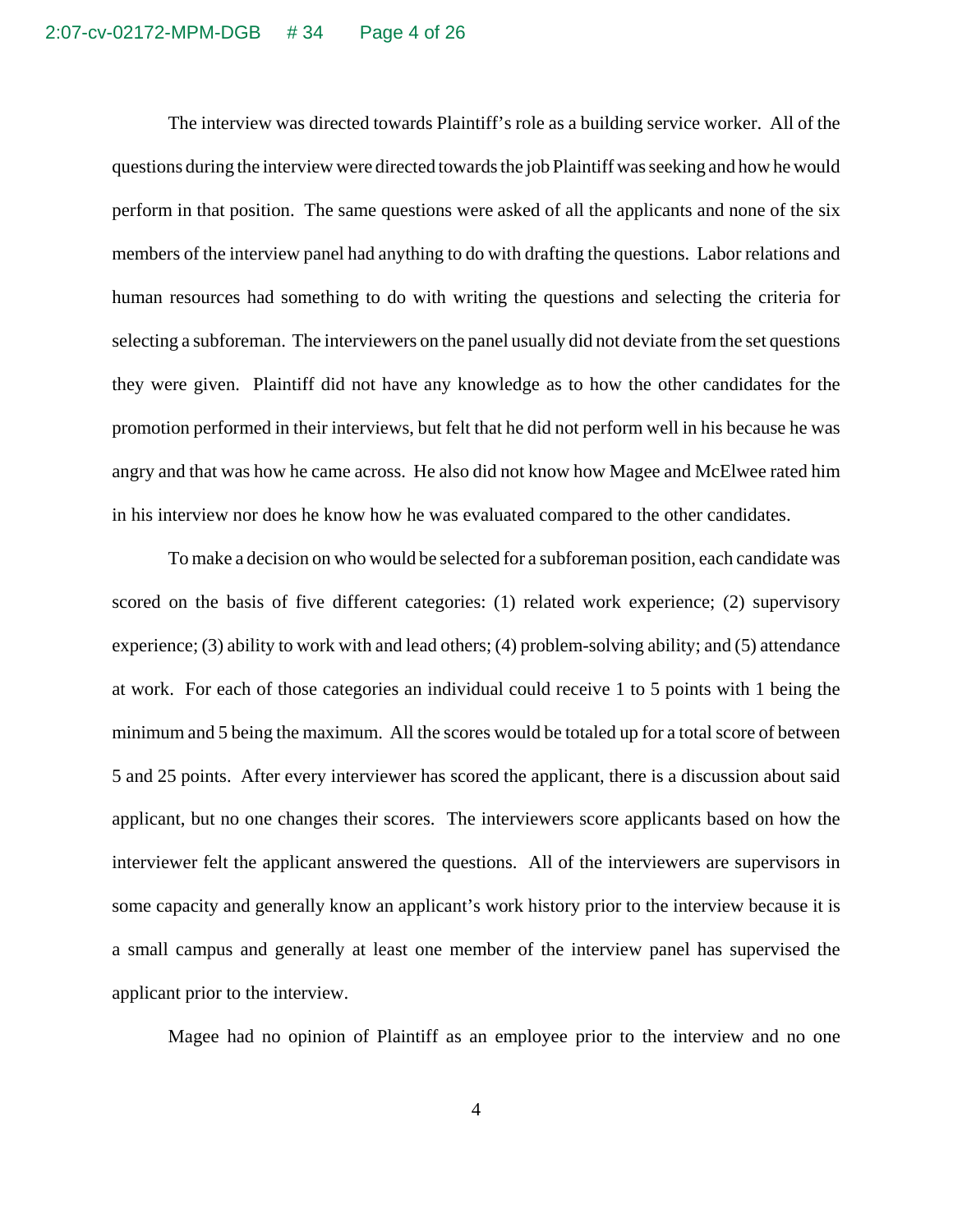expressed their opinion to Magee about Plaintiff prior to the interview. Following the March 2005 round of interviews, no candidate was hired for the position of Building Service Subforeman. Plaintiff does not know why no one was hired at the time. Plaintiff believes no one was hired because of his complaint and that it would have been difficult for Defendant EIU to explain why another individual was promoted ahead of him. However, Plaintiff does believe it is possible other applicants may have interviewed better and been more experienced than him. He has no specific facts to support his claim that no one was hired for this promotion because of his complaint.

Sometime after the interview Plaintiff made his complaint about the Chief shirts to the Office of Civil Rights at EIU. Defendant EIU was proactive in educating employees about behaviors that might be offensive. Plaintiff supported the Office of Civil Rights' proactive approach. Employees at EIU were encouraged to file any kind of complaint they felt was necessary with the Office of Civil Rights. Plaintiff felt he could make any complaint he felt was necessary to the Office of Civil Rights. Nothing dissuaded him from making a complaint of discrimination or filing a grievance with the union throughout his years of employment at EIU.

Plaintiff interviewed for a promotion again in October 2005. He thought he did well in the second interview, but does not know how any of the interviewers rated him. In his October 2005 interview for a promotion, no one wore anything Illini-related or anything offensive to Plaintiff. The NCAA tournament was over by the second interview. During the second interview, there was a picture of a Native American on the back wall. Plaintiff was not offended by this picture and thought it was a respectful and good portrait. Plaintiff is offended by Native American depictions in sports mascots. He believed his attendance record at EIU was pretty good, but he took time off that was prescribed. He admits that he was tardy occasionally, but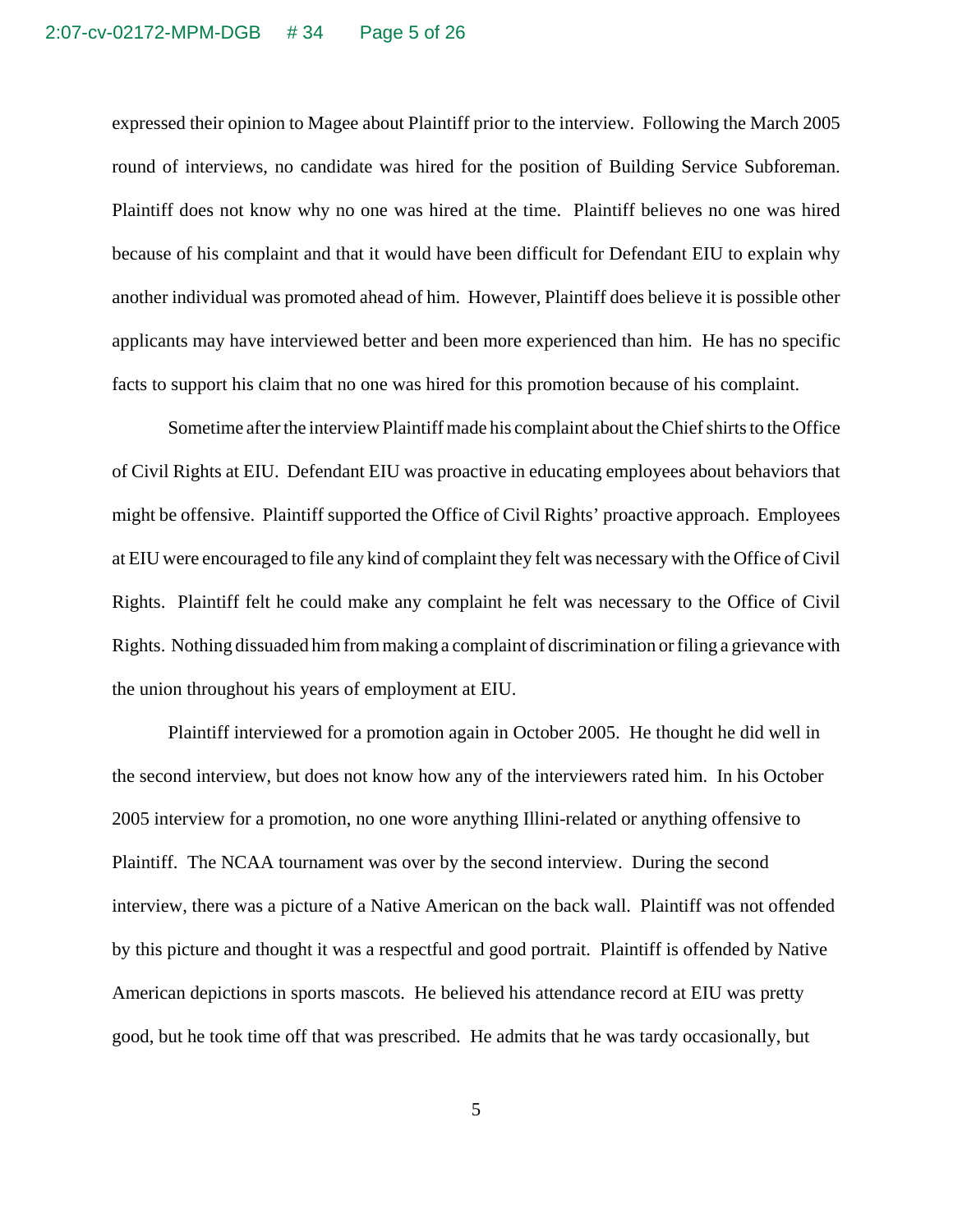was never disciplined for being late. In the interview, McElwee asked Plaintiff about his attendance record. Plaintiff replied that his attendance was good, but he took time off that he was allowed based on the vacation time he accrued. Plaintiff also understood that he could not take any time off he wanted as a subforeman and that his attendance was required more than just normal. McElwee also had a concern that Plaintiff was not cleaning an area that he was supposed to be cleaning one summer. McElwee though Plaintiff did "pretty good" during his interview. For Magee, nothing stood out about Plaintiff's interview and he does not recall anything about Plaintiff's interview at all.

Plaintiff asked Steve Gilbert and Valerie Leonard (two of the interviewers) how he performed in his interview. Gilbert thought Plaintiff had a good interview, but did not stand out. Leonard thought he did a good job at the interview. Of all the candidates she rated, Leonard rated Plaintiff the lowest. Plaintiff was shown a sheet of how everyone scored him, but does not remember how each interviewer scored him now. He also does not know how Magee and McElwee scored him after the second interview. He does not know how the scoring process takes place for interviews, the years of experience or qualifications of the other candidates, or the attendance records of the other candidates. Plaintiff claimed that candidate Michelle Kusterman's (who got one of the positions) attendance record was not very good, but that was based on his own observation and not actual information of her attendance record.

Out of 25 possible points, Plaintiff received score of 20 from Valerie Leonard, a 17 from Kevin Larkin, a 19 from Steve Gilbert, a 19 from Herb McElwee, a 16 from John Sigler, and an 18 from Travis Magee, for a total score of 109 points. His lowest score was a 16 from John Sigler and his highest was a 20 from Valerie Leonard. Three candidates, Michelle Kusterman,

6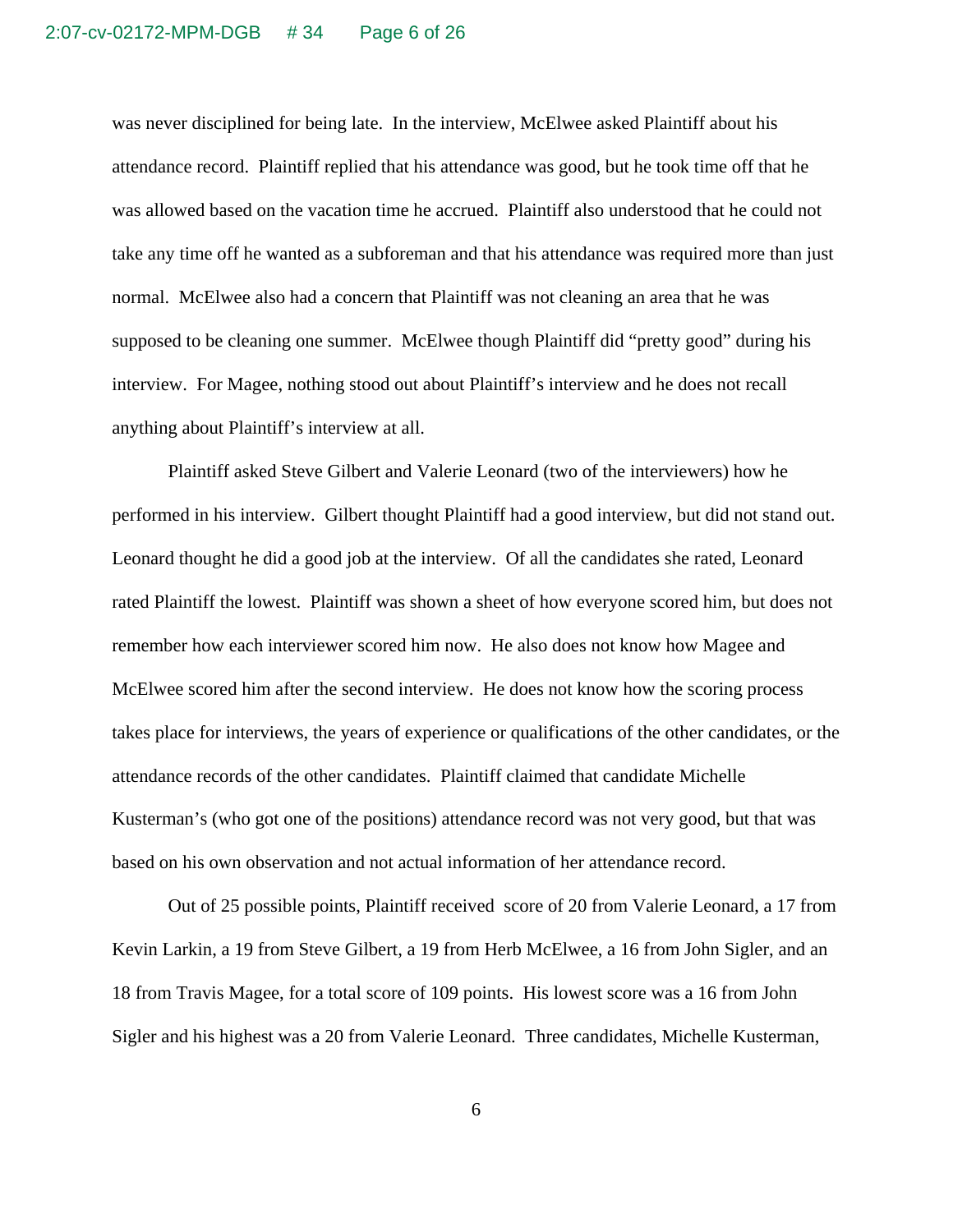Michael Goodson, and Stan Evermon were given the position of Building Service Subforeman after the October 2005 interviews. These individuals had the highest total scores out of all the candidates (Goodson: 142, Kusterman and Evermon: 131 each). Plaintiff did not believe Goodson should have been promoted, because he had heard Goodson was fired from Wal-Mart for theft of merchandise and time. Plaintiff also heard that Goodson had received a written warning about racial comments he had made and that Goodson did not do a good job. Plaintiff also claimed Kusterman should not have been promoted because of an incident once where, when students were moving out of the dorms, Plaintiff called Kusterman and told her she needed to return to work, but she never did. Plaintiff also did not believe Evermon should have been promoted based on what others who had worked with him said.

Plaintiff believes he was not hired because of his complaints and his status as a Native American and his viewpoints. He does not believe it has anything to do with his job performance or interview. He thought he performed his job well because he received awards from students and the Student Council, but admits that he never received awards from people who supervised him.

Included in Defendant's Reply to Plaintiff's Memorandum of Law In Response to Motion for Summary Judgment (#29), Defendant's included, as an attachment, a "Discrimination and/or Sexual Harassment Intake Form" filed by Plaintiff on October 25, 2005. Alleging discrimination, Plaintiff wrote:

"On 10-13-05 I was interviewed for a subforeman position. While I feel I was clearly one of the better candidates I was passed over.

I feel that the reason I was passed over is due to my staunch pride in my

7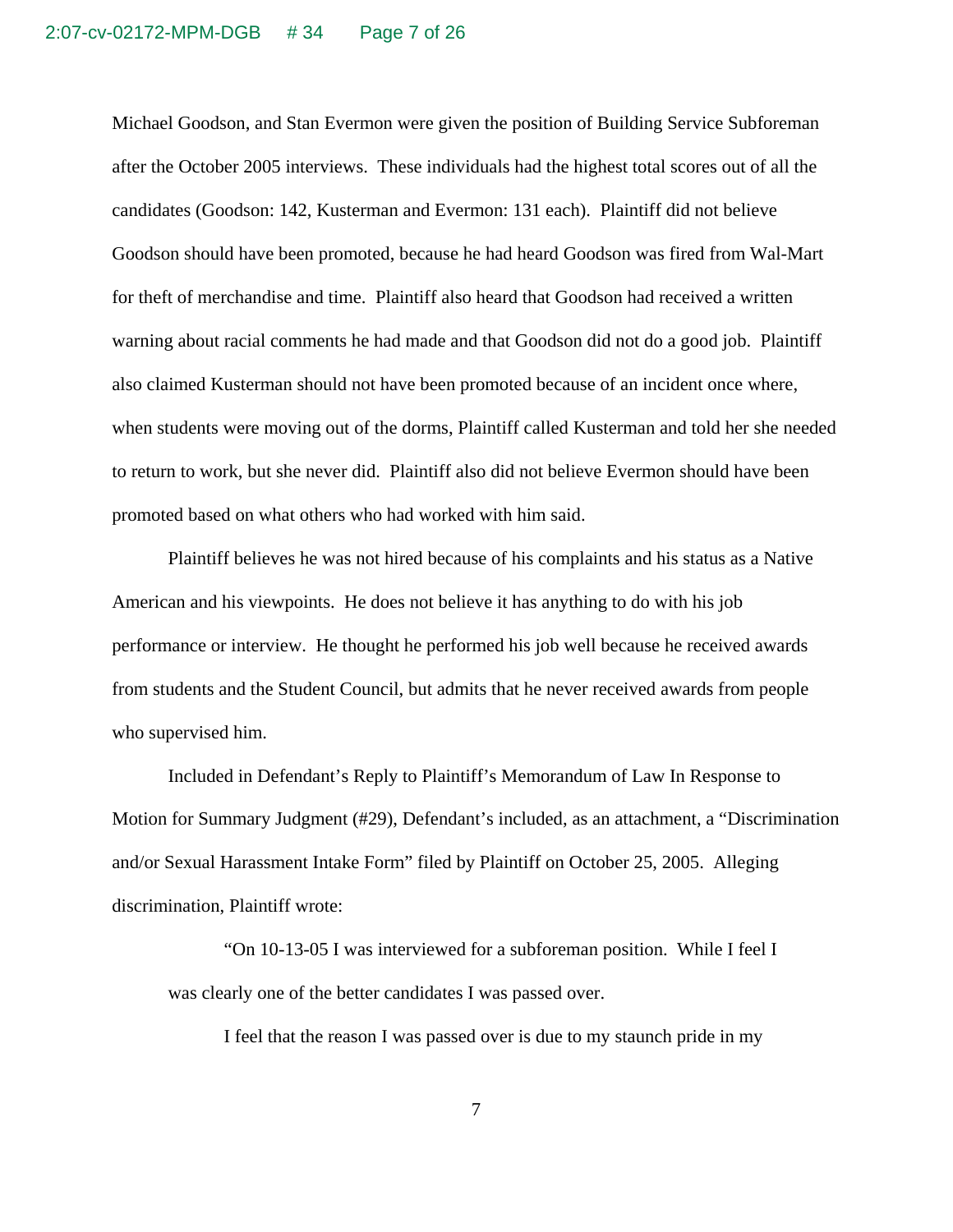American Indian heritage and my advocacy for native rights and opposition to American Indian mascots, that are vehemently supported by a number of the interviewers. I also believe that my recent complaints of racial comments and perceived actions also have led to the discrimination that I feel I have been the victim of."

Attached as "Exhibit A" to Defendant's Summary Judgment Motion (#23) are the interview data sheets used by the interviewers for the October 2005 subforeman interviews. There is also a score sheet where each of the interviewers wrote down the interviewee names and their respective scores on the 1 to 25 scale. The three highest scores were 142, 131, and 131, and their names were circled. They were promoted. Five other candidates received scores of 123, 115, 113, 109, and 104. They were not promoted. Plaintiff received a 109.

The following facts are those listed as "undisputed" by Defendant, but challenged by Plaintiff that the court, through close and careful review, believes to be undisputed as a result of review of the deposition transcripts. Where necessary, the court will explain its reasoning for including the fact.

McElwee first became aware of Plaintiff's distaste for the Chief after wearing the shirt to the interview. Magee had no knowledge of Plaintiff's position on the Chief controversy.<sup>1</sup>

Plaintiff believed that some employees did not like him because of his political stance on

<sup>&</sup>lt;sup>1</sup>Plaintiff objected to this statement saying that, while it accurately reflects McElwee's and Magee's testimony, a reasonable jury could choose not to believe this statement, as Plaintiff believes they did "know" of his objection to the Chief. However, these are the accurate statements of McElwee and Magee from their depositions. The court sees no reason to exclude them and the reasons suggested by Plaintiff are speculative and conjecture.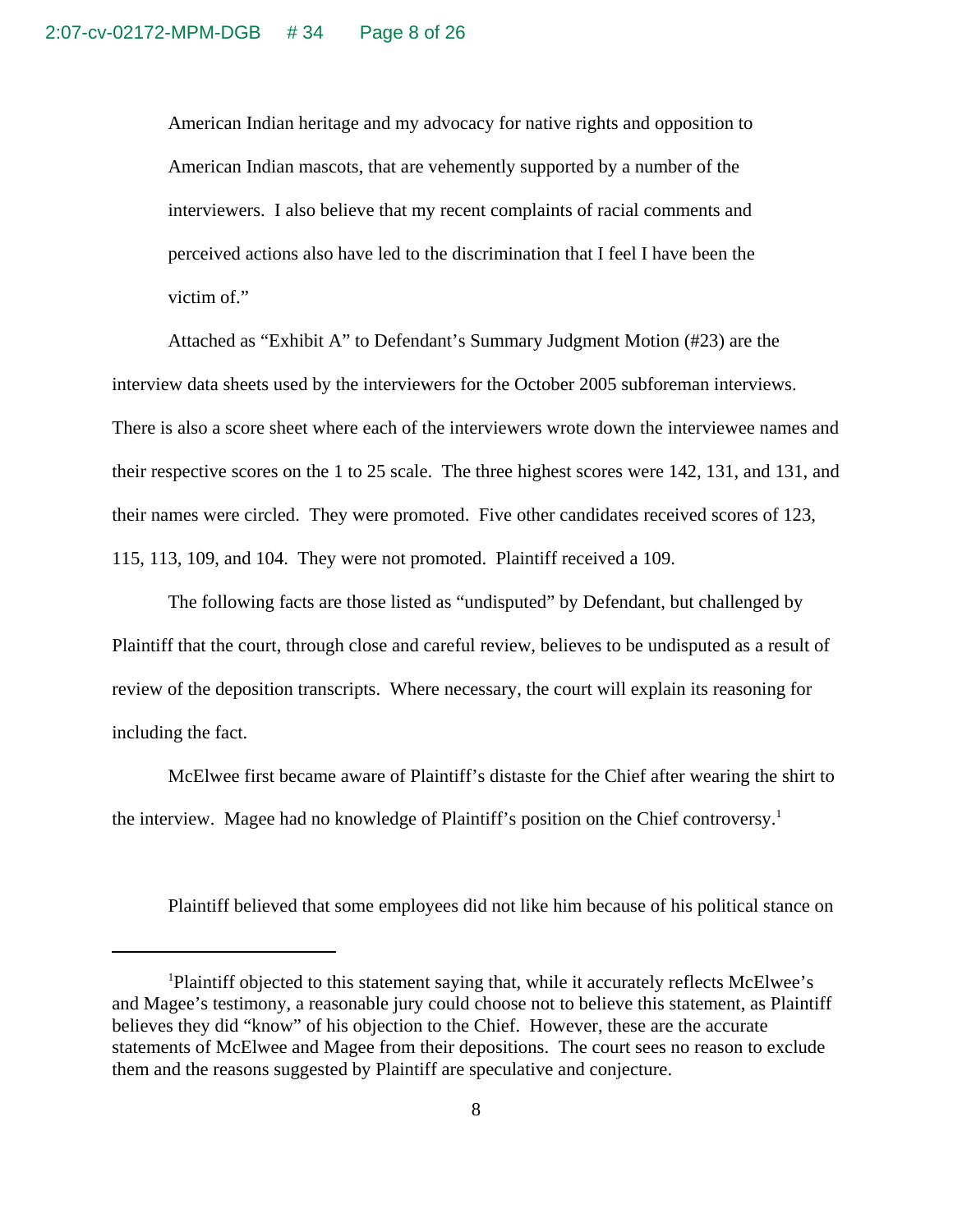the Chief Illiniwek controversy. By political stance Plaintiff meant that he and a group of Native Americans from around the state had petitioned Governor Ryan and certain Illinois legislators to speak with them about certain issues on Native Americans and Illinois. Plaintiff also occasionally complained about articles or advertisements in the student newspaper, the Daily Eastern News. He felt free to complain about anything that he saw as objectionable. Plaintiff did not receive any discipline or adverse action with respect to his job from making these complaints other than snide comments from coworkers and students relating to his political stance on Native American issues. Plaintiff could not, however, specifically identify any particular incident, but he just had a general feeling that people did not like him due to his political stance.<sup>2</sup>

Plaintiff resigned voluntarily in February 2008. He resigned because his job was affecting his moods. He would get up in the morning and about halfway to work he would get mad at what might happen to him during the day. No particular incident would necessarily occur; it was Plaintiff's thoughts about what might occur and what he might have to put up with. His anxiety was due to his political stance on the Chief. Occasionally Plaintiff felt like he was being put up for public ridicule and wanted to slip back into the cracks, but admits that he voluntarily injected himself into the Chief controversy, complained to the Daily Eastern News, and received news coverage on CNN. He voluntarily resigned from EIU for his own peace of

<sup>&</sup>lt;sup>2</sup>Plaintiff objected to the inclusion of his own deposition testimony as he said it made it seem as if his complaint was over discrimination based on his "political" stance. Plaintiff wanted to make clear he felt discriminated against in his status as a Native American minority.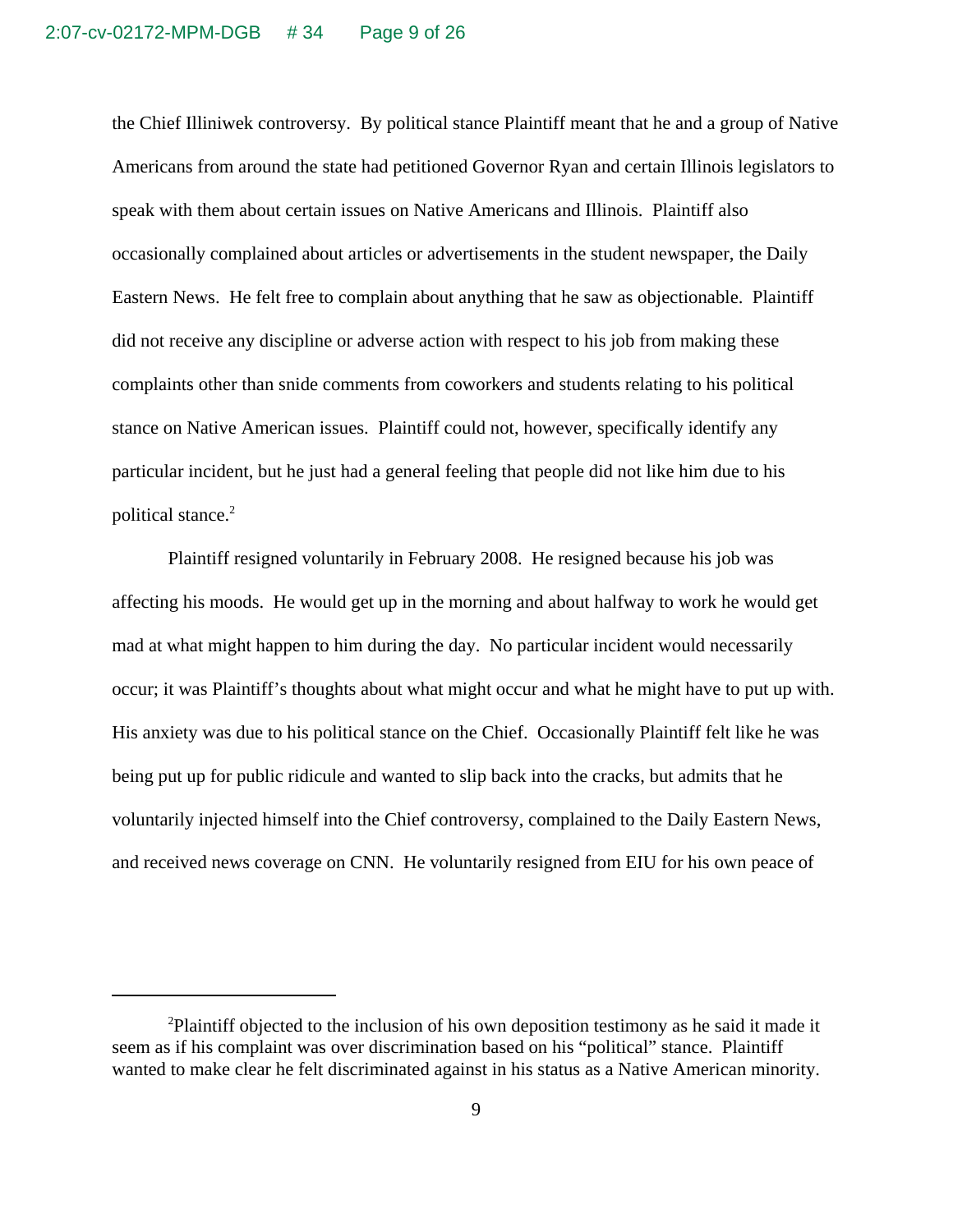mind because of what he feared might happen, but not for any particular incident.<sup>3</sup>

### Plaintiff's Complaint

Plaintiff filed his Complaint (#1) on September 21, 2007. Plaintiff brought the action under Title VII of the Civil Rights Act of 1964 that prohibits retaliation for complaining of discriminatory conduct. In the Complaint, Plaintiff states he is a Native American and that in April 2005 he complained to Defendant's civil rights office that he was being discriminated against because of his status as a Native American. Subsequent to his claims of discrimination, he was subjected to unlawful retaliation in that he was passed over for promotions. Defendant's actions, Plaintiff claims, violated the anti-retaliation provisions of Title VII and he would not have been denied promotion had it not been for his opposition to discrimination. As a direct and proximate result of the discriminatory and retaliatory treatment described above, Plaintiff suffered mental anguish, inconvenience, embarrassment, the loss of enjoyment of life and the loss of wages. Plaintiff asks the court to enter a declaratory judgment determining that Defendant's actions were unlawful, issue mandatory injunctions against Defendant to prevent it from violating Title VII with respect to Plaintiff and directing Defendant to reinstate Plaintiff to the position of employment he would have held had not it not been for Defendant's unlawful conduct, and the award of damages.

### Defendant's Answer and Motion for Summary Judgment

Defendant filed its Answer (#11) on November 19, 2007, denying Plaintiff's claim and asserting affirmative defenses such as Plaintiff's failure to make a formal complaint of

<sup>&</sup>lt;sup>3</sup>Plaintiff labeled these facts as "immaterial," but Defendant contends they are material because they show why Plaintiff resigned. The court agrees with Defendant.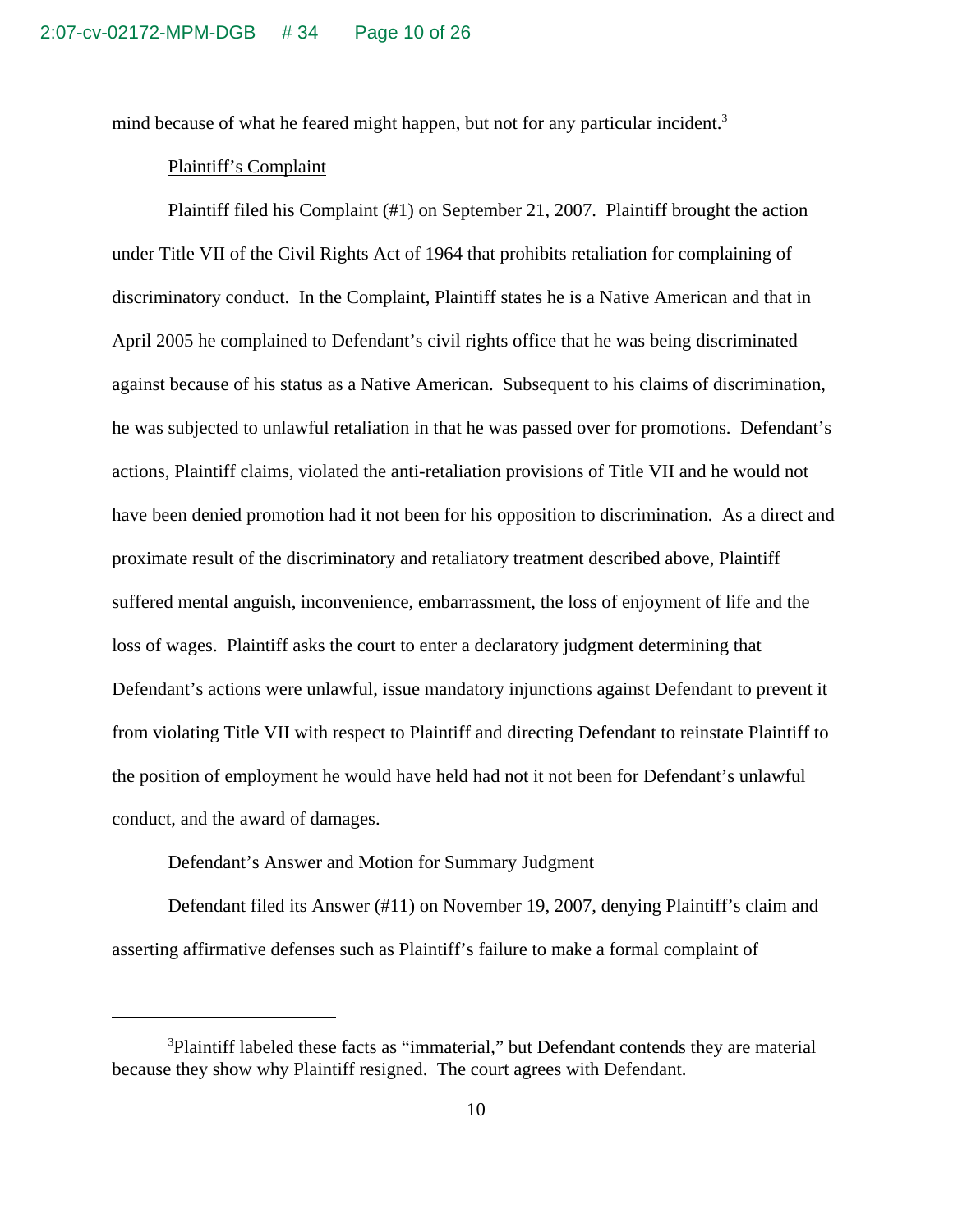discrimination that forms the basis of his retaliation charge. Defendant filed its Motion for Summary Judgment (#23) on February 9, 2009. In its Motion Defendant advances two main arguments: (1) Plaintiff failed to show that he engaged in a statutorily protected activity when he made his original complaint to the Office of Civil Rights in 2005 because his complaint was over how he was treated due to his political stance, not his status as a Native American and that any later attempt to remedy that must fail; and (2) Plaintiff failed to make a case for retaliation because he suffered no materially adverse employment action since he was passed over for promotion due to his interview performance compared to the other candidates.

Plaintiff filed his Memorandum of Law In Response to Motion for Summary Judgment (#27) on April 2, 2009. Plaintiff argued that (1) he was upset about the Chief shirts that were worn by Magee and McElwee, but the nature of his civil rights complaint was that they were discriminating or harassing him because of his Native American heritage and (2) he was retaliated against by being passed over for promotion and there was a causal factor between his being passed over and his complaints of discrimination. Plaintiff contends those complaints were a motivating factor in his not getting the promotion.

Defendant filed its Reply (#29) on April 16, 2009. The case is now fully briefed and ready for a ruling from the court. As a preliminary matter, however, Defendant has asked that Plaintiff's affidavit attached to his Response (#27) as Exhibit 2 should be stricken because it added additional information after Plaintiff had already provided deposition testimony. Further, the affidavit serves to confuse some of the testimony given by Plaintiff in his deposition. As a general rule, motions to strike are generally disfavored. Heller Financial, Inc. v. Midwhey Powder Co., Inc., 883 F.2d 1286, 1294 (7<sup>th</sup> Cir. 1989). Plaintiff's affidavit will not be stricken.

11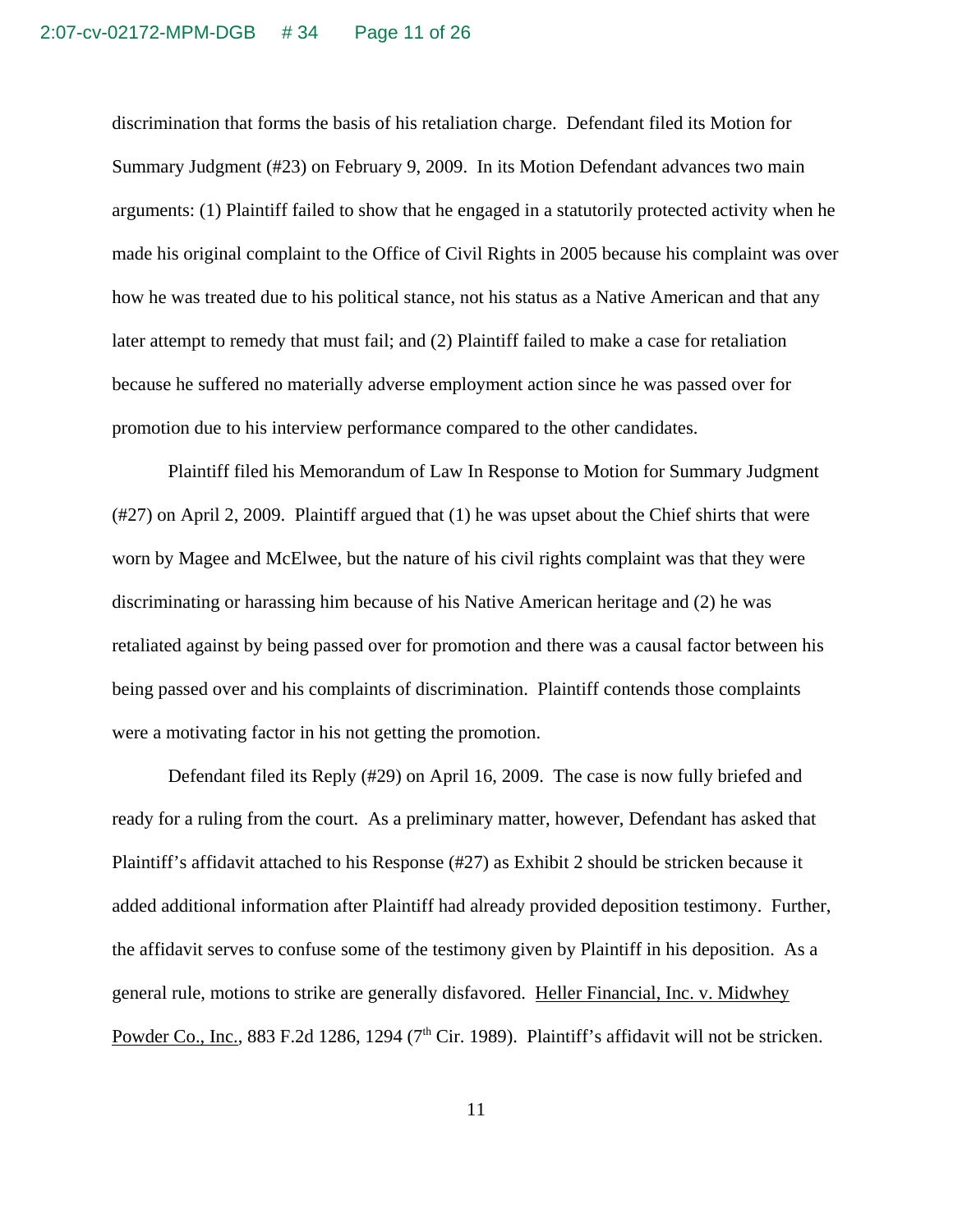However, the court is confident in its ability to consider only that evidence that is rightfully before it.

#### STANDARD OF REVIEW

Under Federal Rule of Civil Procedure 56(b), "a party against whom relief is sought may move at any time, with or without supporting affidavits, for summary judgment on all or part of the claim." Fed. R. Civ. P. 56(b). Summary judgment is appropriate "if the pleadings, the discovery and disclosure materials on file, and any affidavits show that there is no genuine issue as to any material fact and that the movant is entitled to judgment as a matter of law." Fed. R. Civ. P. 56(c); see also Celotex Corp. v. Catrett, 477 U.S. 317, 322-23 (1986). In ruling on a motion for summary judgment, a district court has one task and one task only: to decide, based upon the evidence of record, whether there is any material dispute of fact that requires a trial. Waldridge v. Am. Hoechst Corp., 24 F.3d 918, 920 ( $7<sup>th</sup>$  Cir. 1994). In making this determination, the court must construe the evidence in the light most favorable to the nonmoving party and draw all reasonable inferences in favor of that party. See Anderson v. Liberty Lobby, Inc., 477 U.S. 242, 255 (1986); Burwell v. Pekin Cmty. High Sch. Dist. 303, 213 F. Supp. 2d 917, 929 (C.D. Ill. 2002). Speculation, however, is not the source of a reasonable inference. See Burwell, 213 F. Supp. 2d at 929, citing Chmiel v. JC Penney Life Ins. Co., 158 F.3d 966, 968 ( $7<sup>th</sup>$ Cir. 1998).

Therefore, the nonmoving party cannot rest on mere allegations or denials to overcome a motion for summary judgment; "instead, the nonmovant must present definite, competent evidence in rebuttal." Butts v. Aurora Health Care, Inc., 387 F.3d 921, 924 (7<sup>th</sup> Cir. 2004). Summary judgment "is the 'put up or shut up' moment in a lawsuit, when a party must show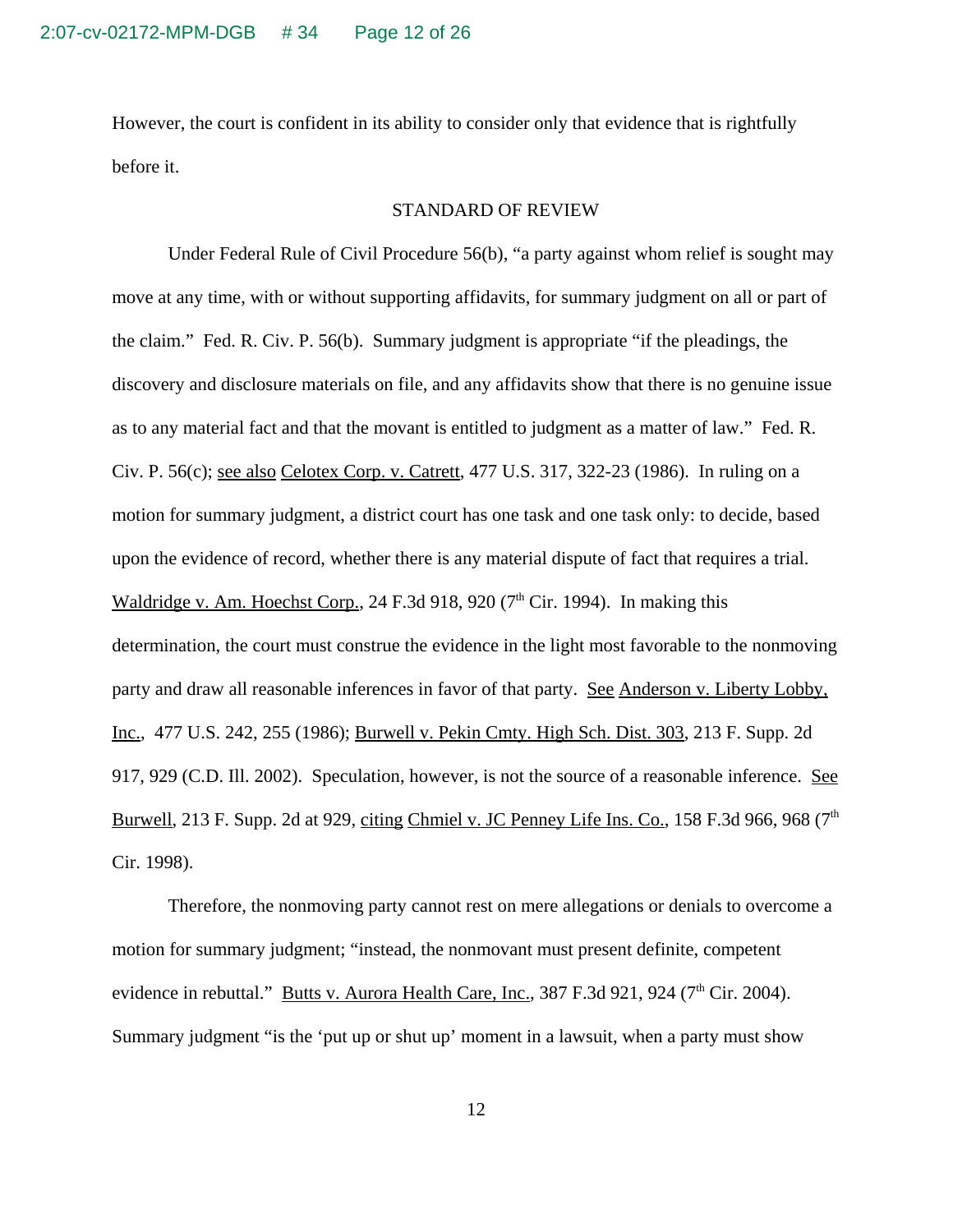what evidence it has that would convince a trier of fact to accept its version of events." Koszola v. Bd. of Educ. of City of Chicago, 385 F.3d 1104, 1111 (7<sup>th</sup> Cir. 2004). Specifically, to survive summary judgment, the nonmoving party "must make a sufficient showing of evidence for each essential element of its case on which it bears the burden at trial." Kampmier v. Emeritus Corp., 472 F.3d 930, 936 (7<sup>th</sup> Cir. 2007), citing Celotex Corp., 477 U.S. at 322-23.

#### ANALYSIS

Defendant advances two main arguments in his Motion for Summary Judgment. The first is that Plaintiff is not entitled to relief under Title VII because his original complaint did not allege discrimination based on race, but rather discrimination based on his outspoken political beliefs. The second argument advanced by Defendant is that there was no materially adverse employment action taken against Plaintiff in retaliation for his complaint. Because the court grants summary judgment for Plaintiff on the second argument, it need not address the merits of the first.

Defendant contends that Plaintiff has failed to show that there was a materially adverse employment action taken against Plaintiff in retaliation for his complaint and also that there was no causal connection between his charge of discrimination and his failure to be promoted. Title VII's anti-retaliation provision prohibits employer actions that "discriminate against" employees because they have "opposed" practices that Title VII forbids or because they have "made a charge, testified, assisted, or participated in" a Title VII "investigation, proceeding, or hearing." Metzger v. Illinois State Police, 519 F.3d 677, 681 (7<sup>th</sup> Cir. 2008). A plaintiff alleging retaliation under Title VII can prove their case through either the direct or indirect method of proof. Metzger, 519 F.3d at 681. Under the direct method, direct evidence of retaliation is not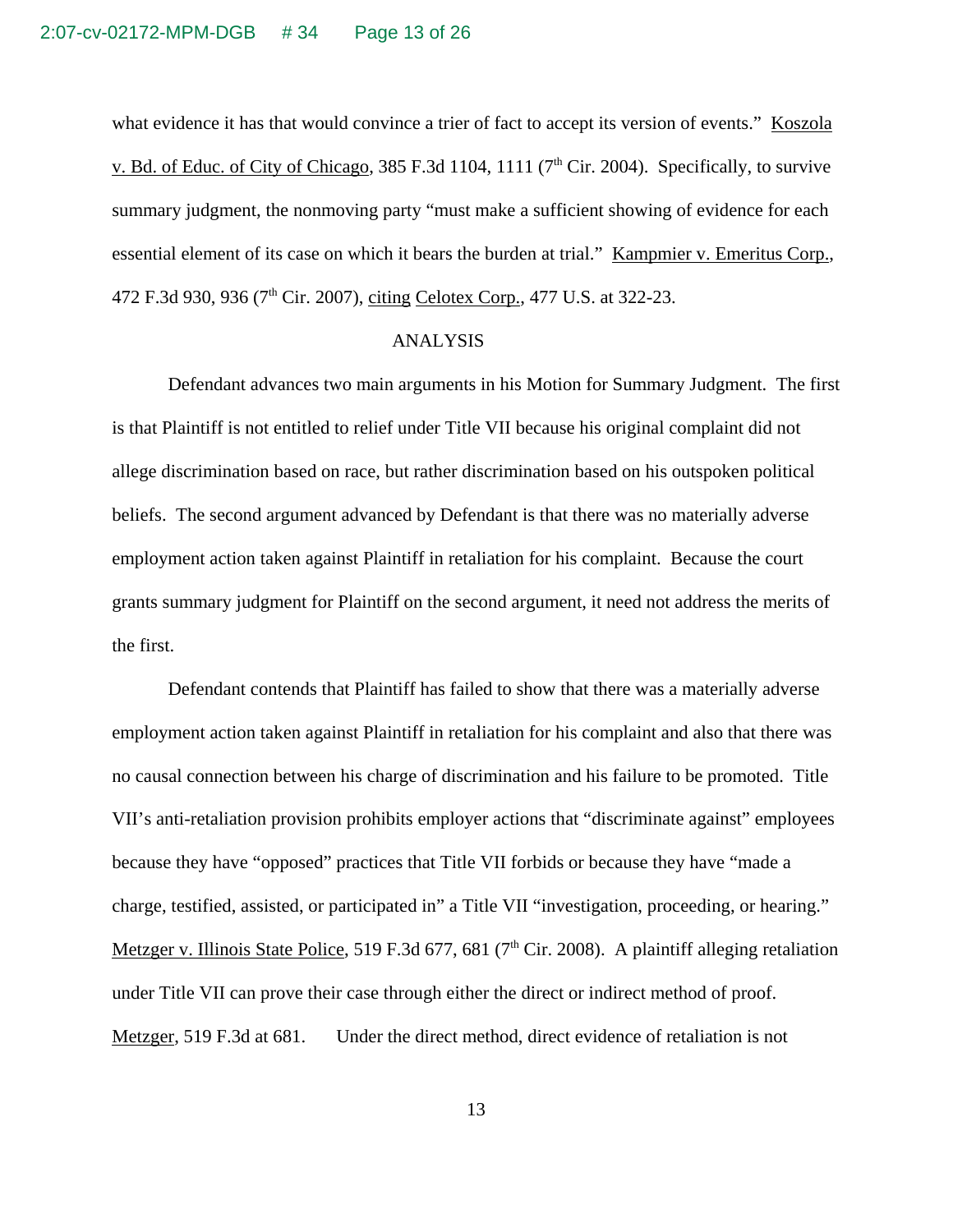required and circumstantial evidence that is relevant and probative of any of the elements of a direct case of retaliation may be admitted and considered. Metzger, 519 F.3d at 681. To support a claim of retaliation, a plaintiff must show through either direct or circumstantial evidence that: (1) they engaged in a statutorily protected activity; (2) they suffered an adverse action taken by the employer; and (3) there was a causal connection between the two. Under the indirect method, a plaintiff must establish a prima facie case of retaliation by showing that (1) they engaged in a statutorily protected activity; (2) they met their employer's legitimate expectations; (3) they suffered an adverse action; and (4) they were treated less favorably than similarly situated employees who did not engage in statutorily protected activities. If the plaintiff succeeds in establishing a prima facie case, the burden shifts to the employer to produce a nondiscriminatory reason for its employment action. If the employer meets its burden of production, the burden of proof then remains with the plaintiff to show that the employer's proffered reason is pretextual. Metzger, 519 F.3d at 681.

In his Memorandum of Law in Response to Motion for Summary Judgment (#27), Plaintiff states that he relies on the direct method to show the improper retaliation. Therefore, the summary judgment motion will be analyzed under the direct method. Again, to support his claim of retaliation under the direct method, Plaintiff must show through either direct or circumstantial evidence that: (1) he engaged in a statutorily protected activity; (2) he suffered an adverse action taken by the employer; and (3) there was a causal connection between the two. Metzger, 519 F.3d at 681. Plaintiff argues that he engaged in a statutorily protected activity, that is he went to EIU's internal civil rights office and filed a complaint. Defendant does not dispute that. However, even if Plaintiff engaged in a statutorily protected activity, Defendant maintains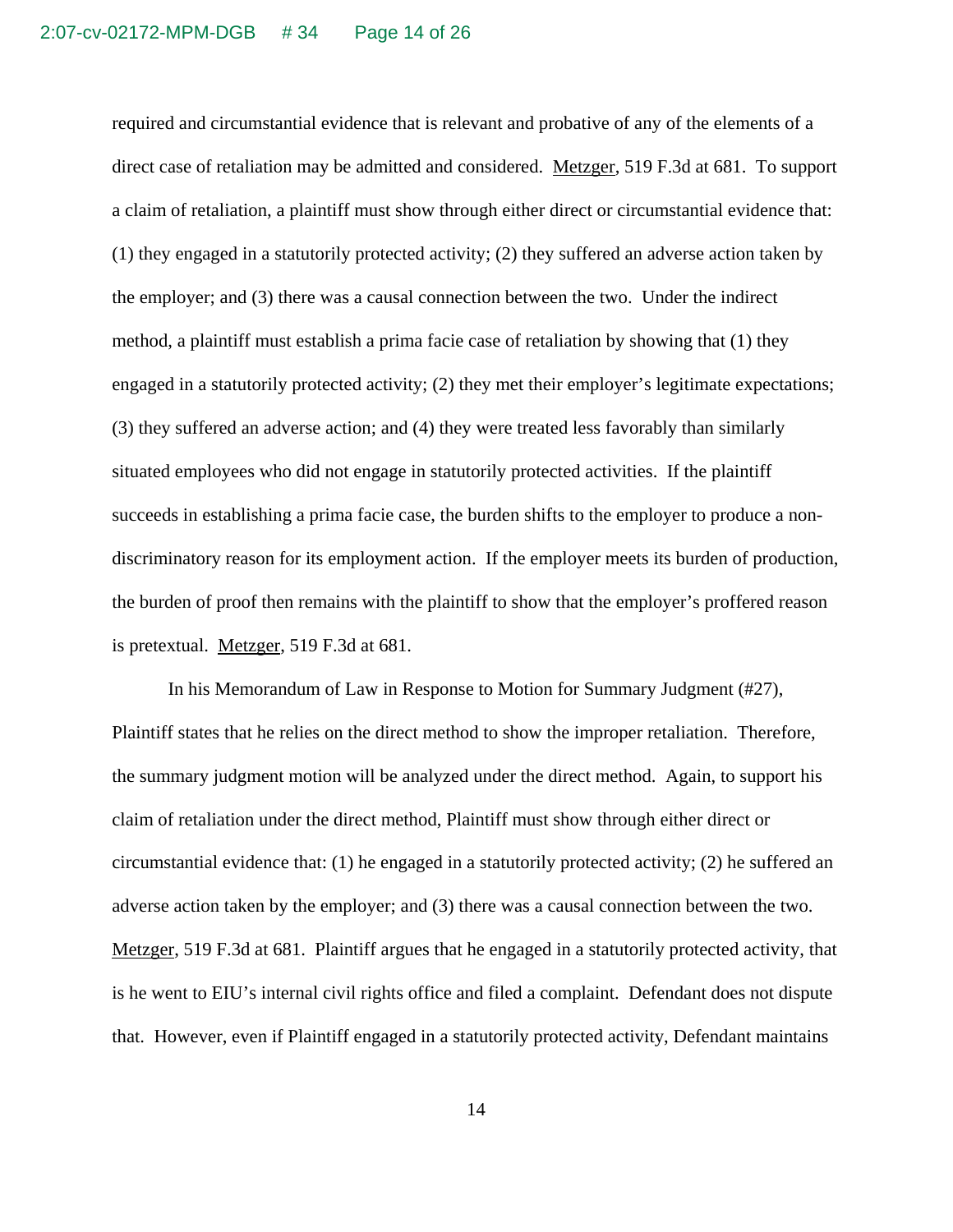that Plaintiff suffered no adverse employment action. Further, the existence of a causal connection between the statutorily protected activity and an adverse employment action is also disputed.

#### Adverse Employment Action

The most recent United States Supreme Court case to focus in depth on the "adverse employment action" requirement was Burlington Northern & Santa Fe Railway Co. v. White, 548 U.S. 53 (2006) (hereinafter Burlington Northern). The anti-retaliation provision protects individuals from retaliation that produces injury or harm. Burlington Northern, 548 U.S. at 67. Plaintiffs must show that a reasonable employee would have found the challenged action materially adverse, which can mean that the action taken by the employer might have dissuaded a reasonable worker from making or supporting a charge of discrimination. Burlington Northern, 548 U.S. at 68. Title VII's anti-retaliation provision prevents employer interference with "unfettered access" to the statute's remedial mechanisms by prohibiting employer actions that are likely to deter victims of discrimination from complaining to the Equal Employment Opportunity Commission (EEOC), the courts, and their employers. Burlington Northern, 548 U.S. at 68. Normally, petty slights, minor annoyances, and simple lack of manners will not create such a deterrence, but the significance of any given act of retaliation will often depend upon the particular context and circumstances of a situation. Burlington Northern, 548 U.S. at 68-69.

A recent Seventh Circuit case addressing issues similar to those in question here is Metzger v. Illinois State Police, 519 F.3d 677 ( $7<sup>th</sup>$  Cir. 2008). In Metzger, the plaintiff sued the Illinois State Police (ISP) alleging that when it denied her promotions it violated Title VII by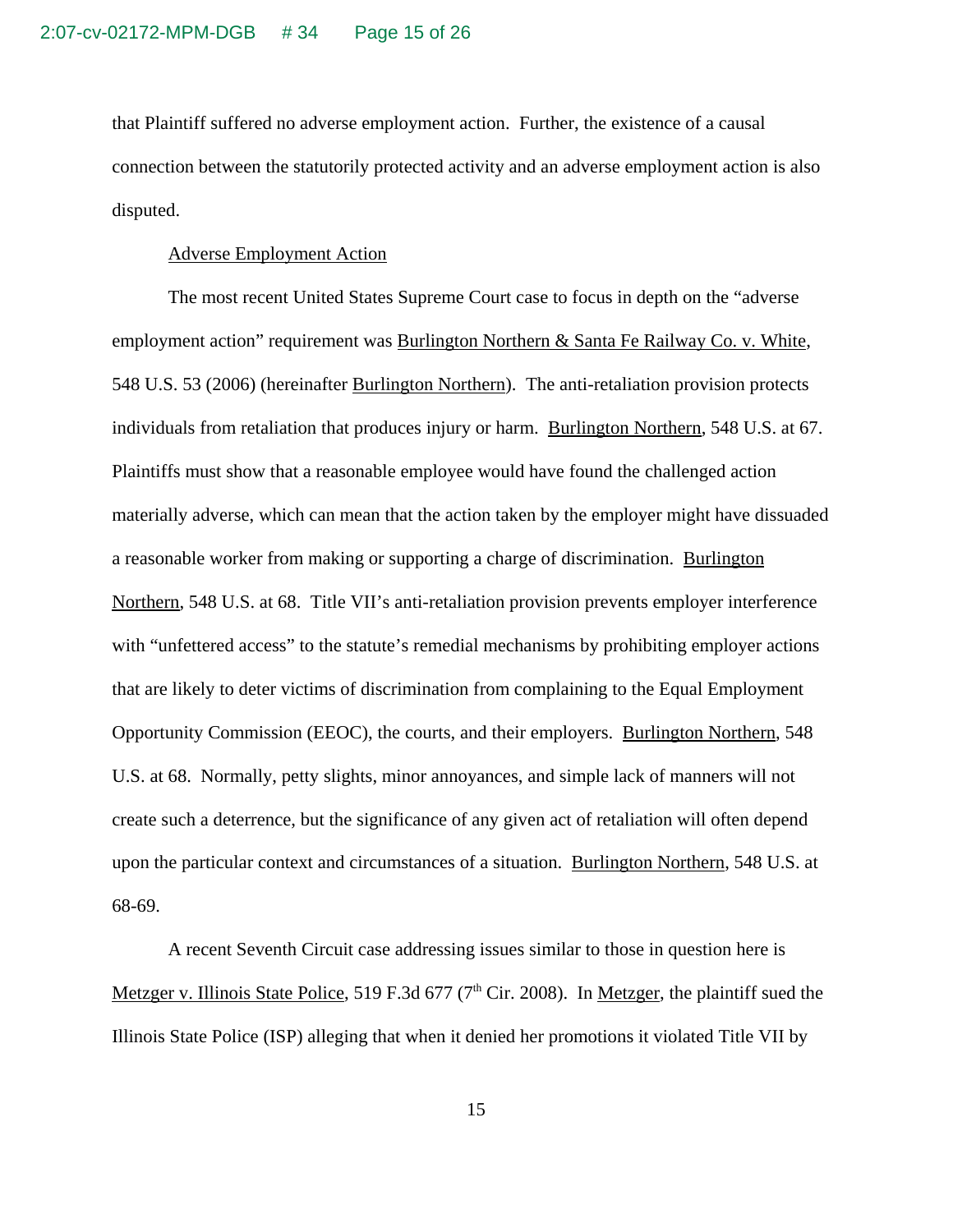retaliating against her for having previously filed a sex discrimination suit against it. The plaintiff was a civilian, or "non-sworn" ISP employee (she was not a law enforcement officer). In 1998 she filed a ultimately unsuccessful lawsuit against the ISP saying they violated her First Amendment rights and rights under the Whistleblower Act by retaliating against her for reporting two of her coworkers for taking unauthorized time off and she sued under Title VII alleging sex discrimination. Metzger, 519 F.3d at 678. She was later transferred to the Firearms Services Bureau (FSB) of the ISP. She served as assistant to the manager of the Firearms Owners Identification (FOID) enforcement section. In January 2002, Lieutenant Rick Kahrliker, a sworn officer, became FOID section manager. Because she believed she did the same work as Kahrliker, the plaintiff sought a pay upgrade from Administrative Assistant II to Public Services Administrator (PSA). In February 2002 Kahrliker and the plaintiff submitted a revised job description to Kirk Lonbom, the FSB bureau chief for approval. Lonbom told Kahrliker that he could not promote plaintiff because of budgetary constraints and that her job duties did not warrant PSA classification. In May 2002 plaintiff filed an employment discrimination charge with the Illinois Department of Human Rights (DHR) alleging that the ISP had retaliated against her because of her testimony in the 1998 lawsuit by failing to promote her to PSA in February 2002. The DHR dismissed her claim for lack of evidence in February 2003.

In June 2002 plaintiff requested an audit by the Illinois Department of Central Management Services (CMS) to determine whether her position should be upgraded to PSA. Under the CMS rules, another state agency can request that CMS perform a job audit to determine whether the employee's duties warrant an upgrade in payroll classification. The plaintiff and Kahrliker completed a questionnaire describing plaintiff's job duties. Lonbom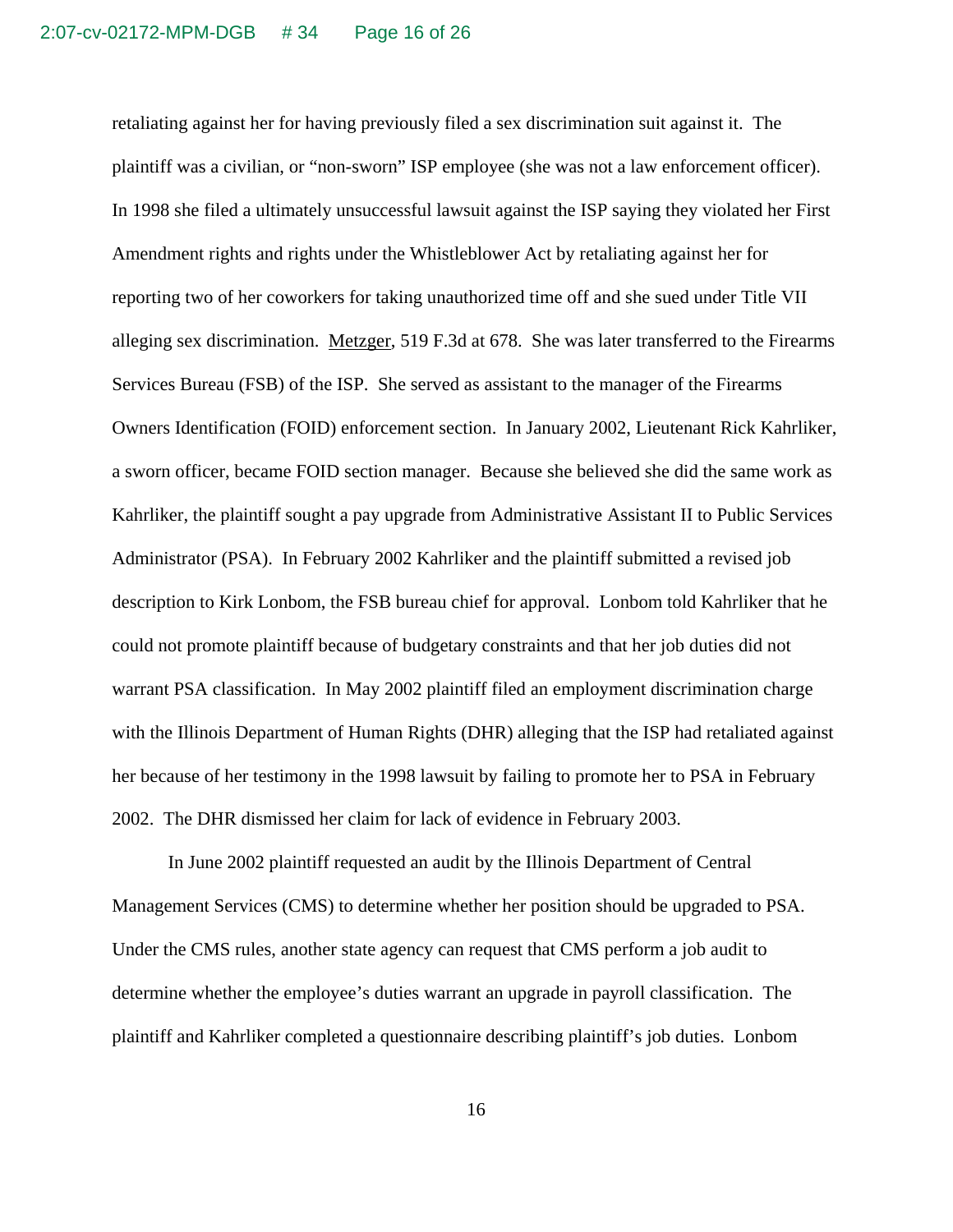received a copy of it. Lonbom referred to plaintiff's job description as "grandiose" and was concerned the questionnaire had inaccurately inflated the level of responsibility plaintiff had. Lonbom testified that he may have written a memo to CMS setting forth his concern that plaintiff's questionnaire answers were inaccurate. During the CMS audit, Kahrliker reported having a conversation with Lonbom in December 2002 during which Lonbom said he did not care if plaintiff was the "best goddamn" employee in the department, he would never promote her. Metzger, 519 F.3d at 679-680.

CMS ultimately decided against plaintiff and refused to reclassify the plaintiff's position as a PSA instead of Administrative Assistant II. CMS had compared what plaintiff did with other ISP positions and concluded they were typical of Administrative Assistant II positions. At plaintiff's request, CMS initiated a review of its decision, and in August 2003 CMS affirmed its prior order. CMS included a four-page memorandum of how it reached its decision, listing four different sources that they had consulted: Assistant Bureau Chief Larry Grubb; Scot Giles, who had replaced Lonbom as bureau chief; the current official job description for plaintiff's position; and the Position Audit Questionnaire produced by plaintiff and Kahrliker. CMS found that the PSA and Administrative Assistant II positions were not comparable. Metzger, 519 F.3d at 680.

Kahrliker retired and plaintiff, who had previously expressed interest in his job to Lonbom, was passed over as another sworn officer was appointed to replace Kahrliker. In May 2003 plaintiff filed another retaliation charge with DHR, this time alleging that Giles had interfered with the CMS job audit and that the ISP had retaliated against her by not promoting her to PSA to replace Kahrliker. In January 2004 plaintiff filed a federal action in the district court, later amending it to include allegations that the ISP retaliated against her by failing to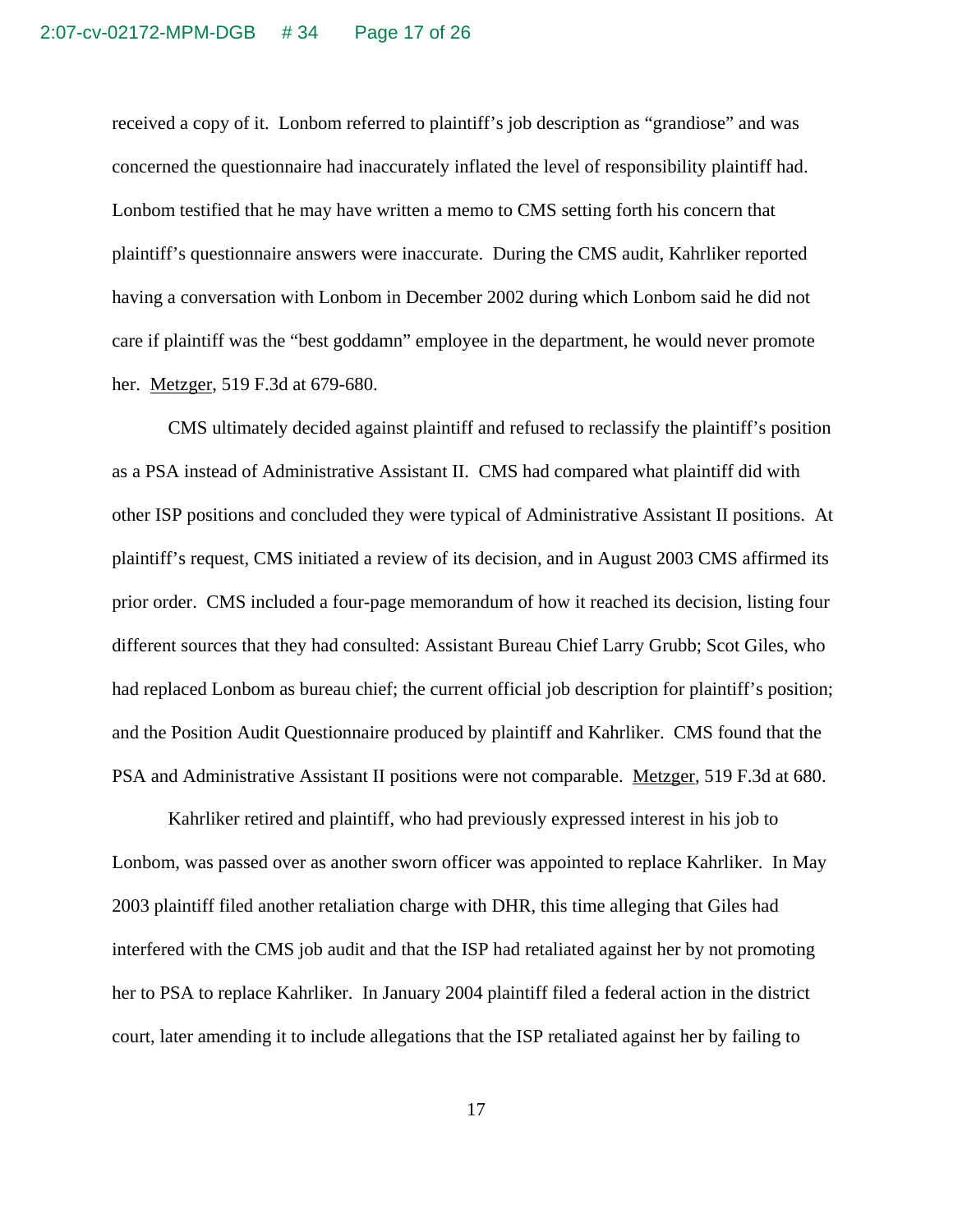promote her and interfering with her CMS job audit. The district court, Judge Richard Mills, granted the ISP's motion for summary judgment on all of plaintiff's claims. Metzger, 519 F.3d at 680.

On appeal, plaintiff argued that the district court erred in granting summary judgment on her retaliation claims based on the CMS job audit and the failure of the ISP to promote her to Kahrliker's position. The Seventh Circuit Court of Appeals, Judge Daniel Manion writing, affirmed the district court's granting of summary judgment. Metzger, 519 F.3d at 685. Plaintiff conceded that CMS, not Lonbom, made the decision not to reclassify her position to PSA and that such a concession is ordinarily fatal, since to prevail under the direct method, plaintiffs must provide direct or circumstantial evidence that the decisionmaker has acted for a prohibited reason. Metzger, 519 F.3d at 682. Where a decisionmaker is not completely dependent on a single source of information, but instead conducts its own investigation into the facts relevant to the decision, the employer is not liable for an employee's submission of misinformation to the decisionmaker. Metzger, 519 F.3d at 682. The Seventh Circuit found that plaintiff offered no evidence that Lonbom's communication to CMS describing plaintiff's job duties as "grandiose" actually influenced CMS and that plaintiff did not present evidence that CMS's audit was anything but independent from Lonbom's influence. Metzger, 519 F.3d at 682. The court concluded that because there was no evidence that CMS's investigation was anything but independent of Lonbom's influence, the ISP could not be held liable for any alleged retaliatory animus Lonbom held toward plaintiff. Metzger, 519 F.3d at 683.

Plaintiff then asserted that the materially adverse action that formed the basis of her retaliation claim was not CMS's decision denying her a promotion to PSA, but simply Lonbom's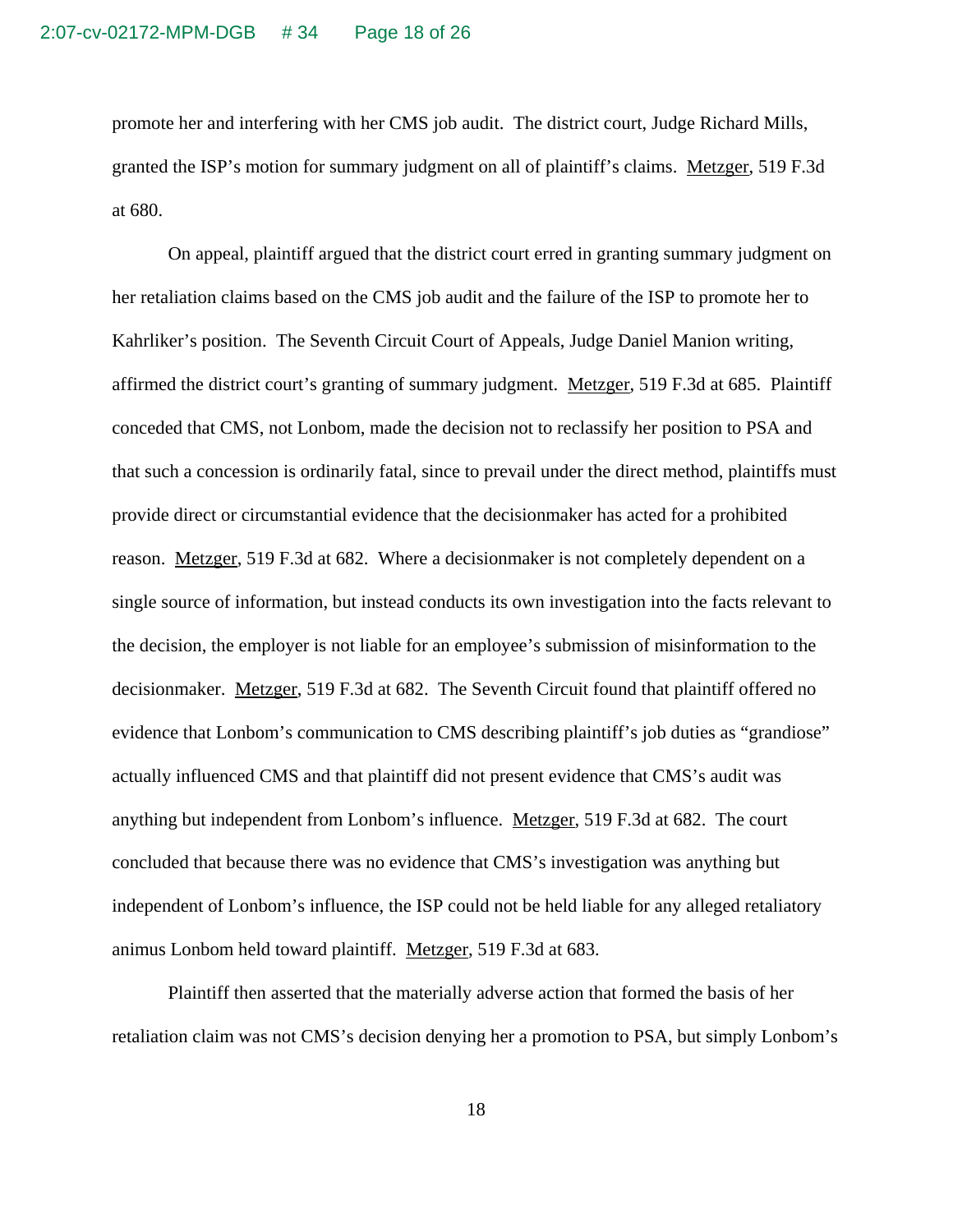communication to CMS that plaintiff's description of her job duties was "grandiose." Metzger, 519 F.3d at 683. According to plaintiff, a rational employee would likely forego a discrimination claim if they knew a high ranking supervisor would make it more difficult for them to be promoted. The Seventh Circuit acknowledged that may be true in some cases, but found that plaintiff had failed to show her case was one of them. Plaintiff pointed to no evidence in the record to show that Lonbom's characterization of her self-description of her job duties as "grandiose" was, in fact, adverse. Metzger, 519 F.3d at 683. The court found plaintiff failed to create a genuine issue of material fact as to whether the "grandiose" characterization was an adverse action, as there was no evidence in the record that showed she accurately described her duties in the Position Audit Questionnaire and that Lonbom's characterization was therefore false or misleading. Accordingly, the Seventh Circuit found the district court properly granted the ISP's summary judgment motion on plaintiff's retaliation claim based on CMS's job audit and her failure to attain PSA status. Metzger, 519 F.3d at 683.

The court then found plaintiff's claim of retaliation based on the ISP's failure to promote her to Kahrliker's position in May 2003 similarly defective. The court found that the unrebutted evidence in the record showed that Giles, not Lonbom made the decision to replace Kahrliker with a sworn officer. Like the CMS audit, Lonbom may have had some input, but regardless, plaintiff's claim ultimately failed because she produced no evidence undermining Giles's proffered reason for not selecting plaintiff: the other candidate was a sworn officer. There was unrebutted testimony that the position required a sworn officer. Plaintiff disputed the preference for having sworn officers fill the position, but the Seventh Circuit noted that its task was "not to pass judgment on the wisdom of having sworn versus unsworn employee occupy the position of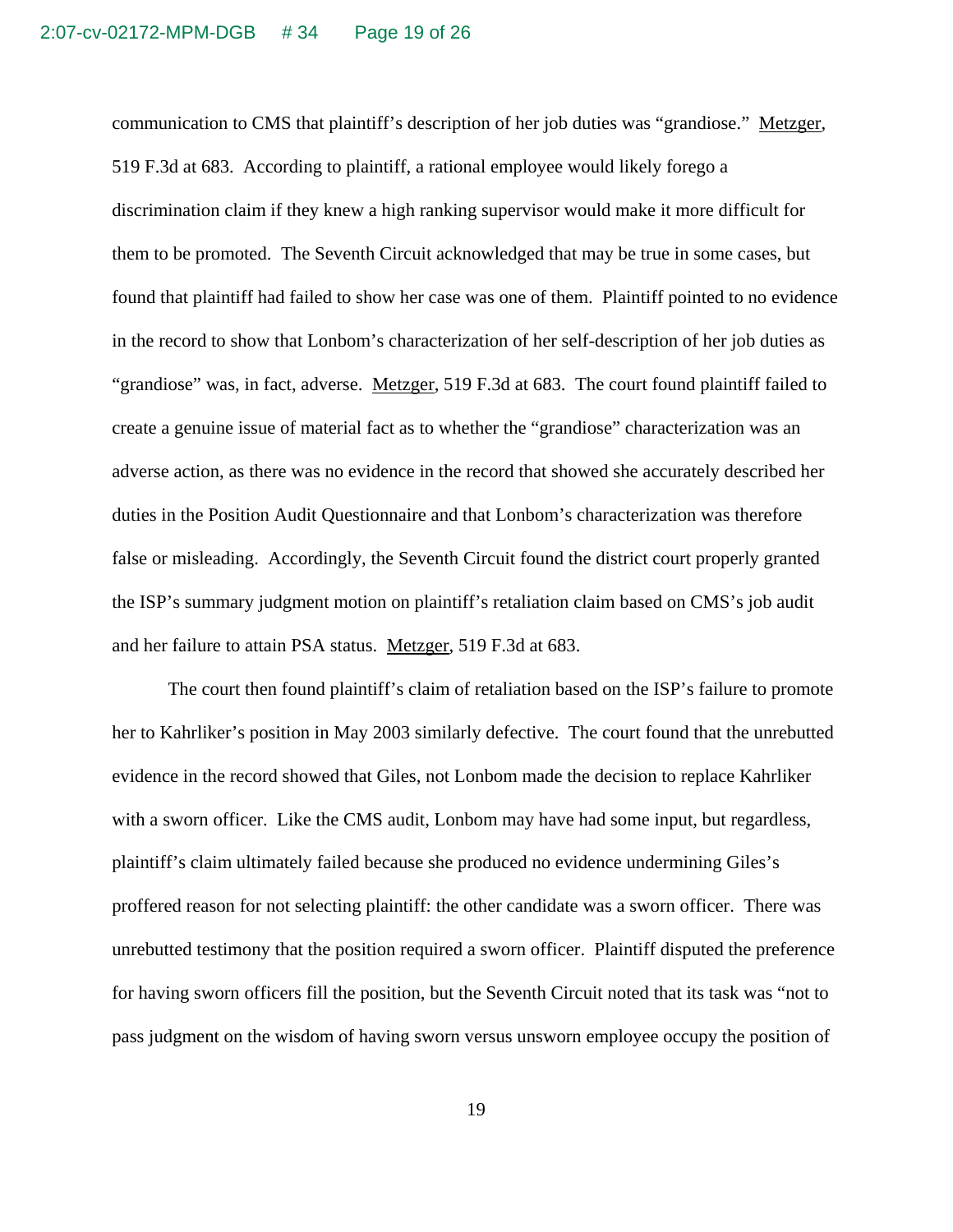FOID enforcement section manager." Metzger, 519 F.3d at 685. The court, quoting from another case, noted "this court 'do[es] not sit as a superpersonnel department where disappointed applicants or employees can have the merits of an employer's decision replayed to determine best business practices.'" Metzger, 519 F.3d at 685, quoting Blise v. Antaramian, 409 F.3d 861, 868 ( $7<sup>th</sup>$  Cir. 2005). The court then went on to affirm the decision of the district court granting summary judgment.

Plaintiff's case contains factors similar to those found in Metzger. Like the plaintiff in Metzger, Plaintiff is claiming "[t]here can be little question that being denied a promotion constitutes an 'adverse employment action' under either the anti-retaliation provisions of Title VII or the more narrow substantive portions of the law." Defendant, on the other hand, frames the question as whether Plaintiff's failure to successfully interview for a promotion is a materially adverse employment action such that it would dissuade a reasonable worker from filing a complaint when there is no evidence that the interview process was tainted by retaliatory animus. Plaintiff is left, insists Defendant, with challenging the interview process as somehow retaliatory for filing a complaint with the Office of Civil Rights.

Unfortunately for Plaintiff, there is no evidence that Plaintiff's unsuccessful interview for the subforeman position constituted a materially adverse employment action such that it would dissuade a reasonable worker from filing a complaint. This court agrees with Defendant that there simply is no evidence that the interview process was tainted by retaliatory animus.

First, the court must start with the interview process itself. The interviews were conducted by a panel of supervisors: Magee, McElwee, Valerie Leonard, Kevin Larkin, Steve Gilbert, and John Sigler. The interview panel asked a list of questions provided by Human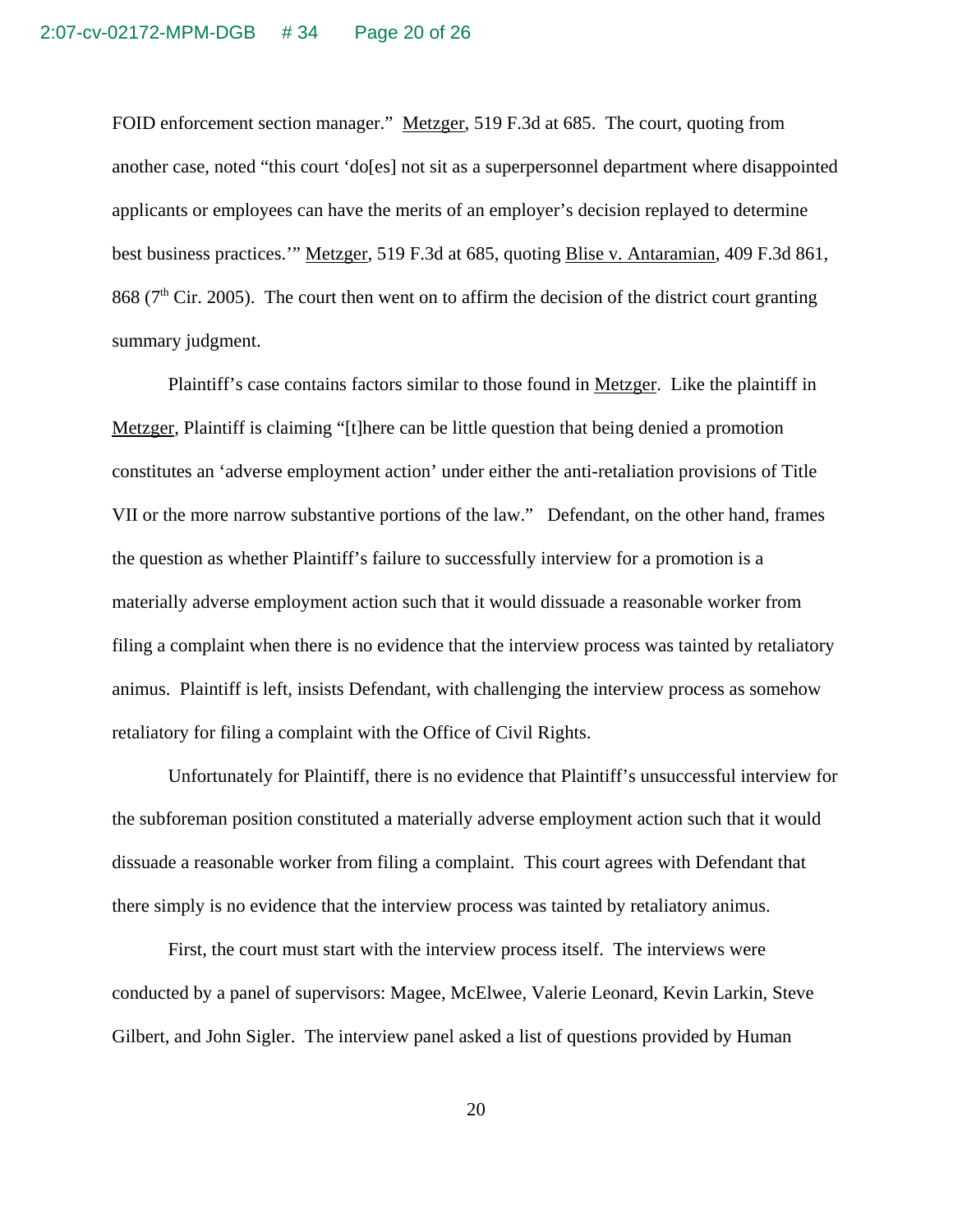Resources, and Plaintiff testified in his deposition that all of the questions at the October 2005 interview focused on his performance as an employee and he had no evidence to suggest they deviated in any manner from the script. Following the interview, Plaintiff, as were all the other candidates, was judged on five criteria: (1) related work experience; (2) supervisory experience; (3) ability to work with and lead others; (4) problem-solving ability; and (5) attendance at work. After each interviewer tallied their score, the panel discussed Plaintiff, but no panel member changed their score as a result of the discussion. Plaintiff has no evidence that the interview process itself was tainted with any sort of impropriety. Looking at the score sheet for each interviewer, they all scored Plaintiff about the same, ranging from 16-20. There was testimony that each interviewer had an equal role in the decision making process of choosing an individual for promotion and there is no evidence that any one member of the panel exerted any undue influence over the rest of the group.

Turning to the two interviewers Plaintiff has made the central focus of his complaint, McElwee and Magee, there is likewise no evidence that either of them used their position as panel members to retaliate against Plaintiff for his complaint to the civil rights office over their wearing of Chief Illiniwek shirts. First, it needs to be noted that on the day of the first interview, March 24, 2005, the University of Illinois Fighting Illini men's basketball team was playing in the NCAA Tournament Sweet 16 that very night against the University of Wisconsin-Milwaukee. Up until that point, the team had lost only one game all season and was favored by many to get to the NCAA Final Four and possibly even win the national championship. It was the best Illinois basketball team since the 1989 Final Four team. Therefore, it is not out of the ordinary to assume that many, many people in Illinois, in particular central Illinois, would be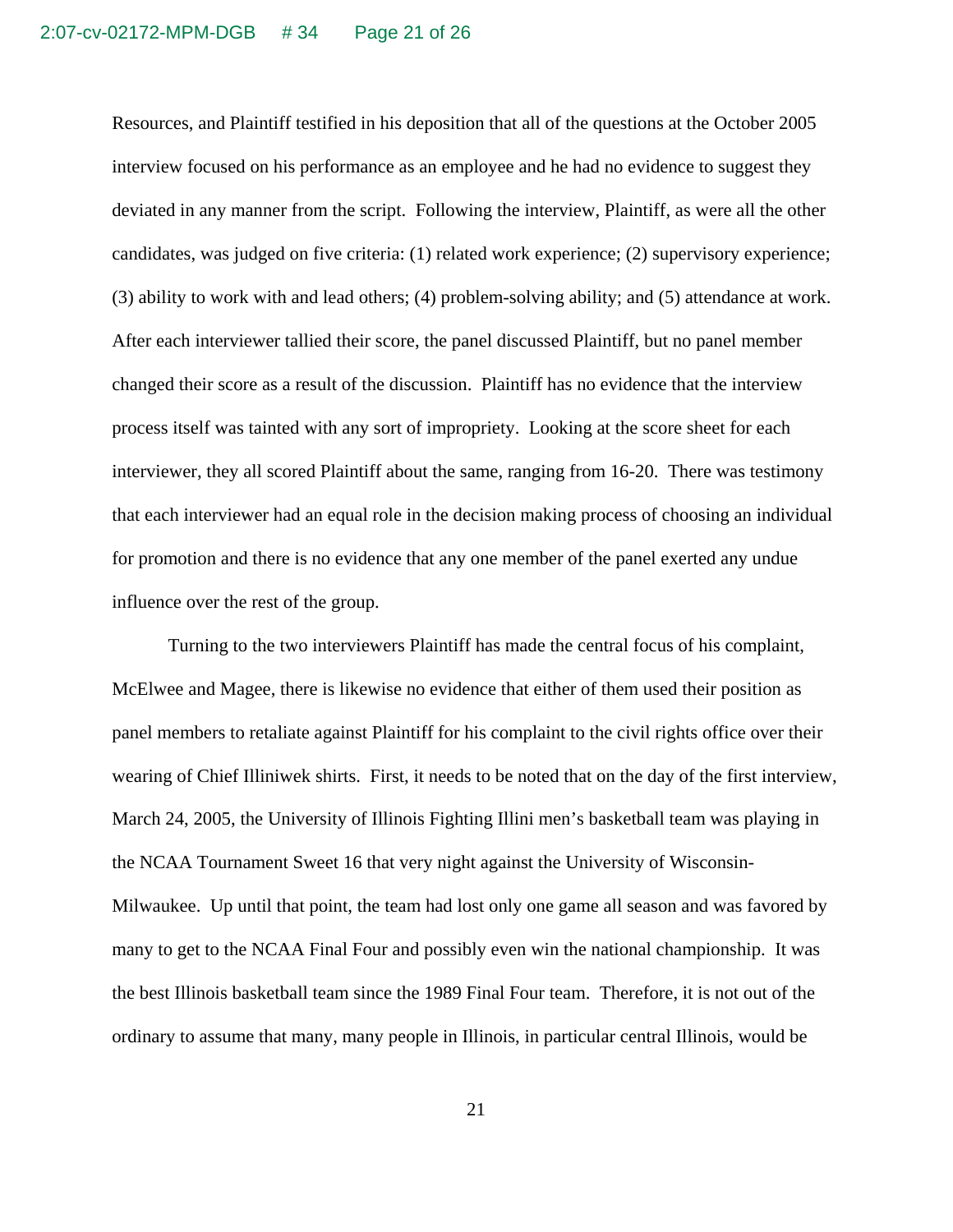wearing Illini-related gear to support the team. There is no evidence that Magee or McElwee singled out Plaintiff in any way for their wearing of the shirts. The day of Plaintiff's interview just happened to coincide with the day the Illini were playing in the Sweet 16. In fact, when Plaintiff had his October 2005 interview, after he had made the complaint, neither McElwee or Magee were wearing Illiniwek shirts, as the NCAA tournament was over. Further, McElwee and Magee both testified that there were not aware of Plaintiff's stance on the Chief or his feelings about Illiniwek imagery. Whether or not those statements are true is up to question, as Plaintiff contends he was on CNN and his stance on the subject was well known and Magee and McElwee had worked with him for years. However, their testimony is unrebutted in the record that they were not aware of Plaintiff's beliefs before the interview. Plaintiff has no evidence they knew besides his own suspicions. Plaintiff's claim that another employee had told him that Magee and McElwee said they were going to wear the shirts regardless of what Plaintiff thought is hearsay and will not be considered by the court.

Looking at how Magee and McElwee scored Plaintiff at the October 2005 interview also does not show any animus towards him. Herb McElwee scored Plaintiff a 19, which was the lowest score he gave any candidate. However, *he gave four other candidates the same score of* 19. None of those candidates was selected for a promotion. McElwee gave the three candidates who were selected scores of 24, 23, and 22. Moreover, compared to the other interviewers, McElwee gave Plaintiff one of his highest scores. The only interviewer who scored Plaintiff higher was Valerie Leonard, who scored Plaintiff a 20. Travis Magee scored Plaintiff an 18, still higher than two other interviewers. Magee testified that nothing stood out about Plaintiff from the interview and McElwee thought Plaintiff "seemed to do pretty good" during the interview.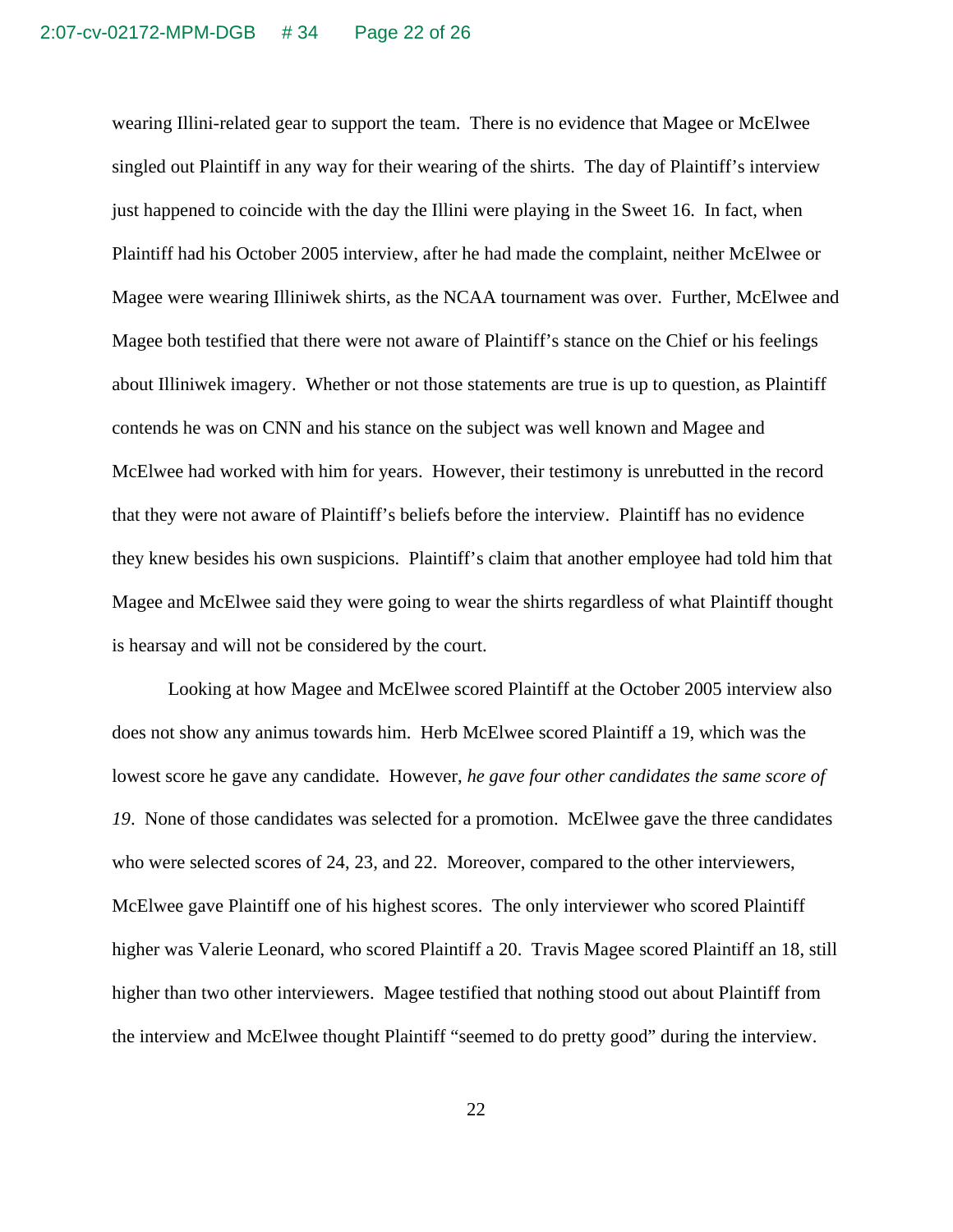There is no evidence that either Magee or McElwee, at the October 2005 interview, retaliated against Plaintiff by using any influence or scoring him far below a reasonable point range so as to ensure denying him of the promotion.

There is also no evidence that any of the other interviewers retaliated against Plaintiff over his Chief-shirt related complaint by failing to promote him. Plaintiff makes no allegations concerning John Sigler or Valerie Leonard. Leonard, in fact, tried to help Plaintiff out about where to file his civil rights complaint. Plaintiff sought to enter evidence via affidavit that two other of the interviewers, Kevin Larkin and Steve Gilbert, were biased against him. Plaintiff claims that Gilbert once told him that he did "not know his place." This was over a petition to Governor George Ryan in the 1990s to see Gov. Ryan regarding Native American issues. However, the context for this statement has nothing to do with the issue at hand. It took place back in the 1990s and regarded Plaintiff's attempts to get to see Governor Ryan. The statement does not show any animus towards Plaintiff over his filing a charge of discrimination against Magee or McElwee. Further, it is in no way related or in any way connected with the interviews that took place in 2005. Plaintiff has cited no other evidence regarding Gilbert that would show him to be biased against him so that he would deny him a chance at promotion. Likewise with Kevin Larkin. In his deposition, Plaintiff testified as to an incident with Larkin in 1994 or 1995 when Plaintiff was teased by students due to his appearance. Larkin made a statement to Plaintiff to the effect of if Plaintiff would cut his hair and act like everyone else, he would not have as many problems. While the statement may seem insensitive, there is no evidence of animosity or hostility to Plaintiff so as to lead to retaliation by Larkin during the 2005 promotion interviews. If anything, Larkin's statements may be a ham-handed attempt at advice or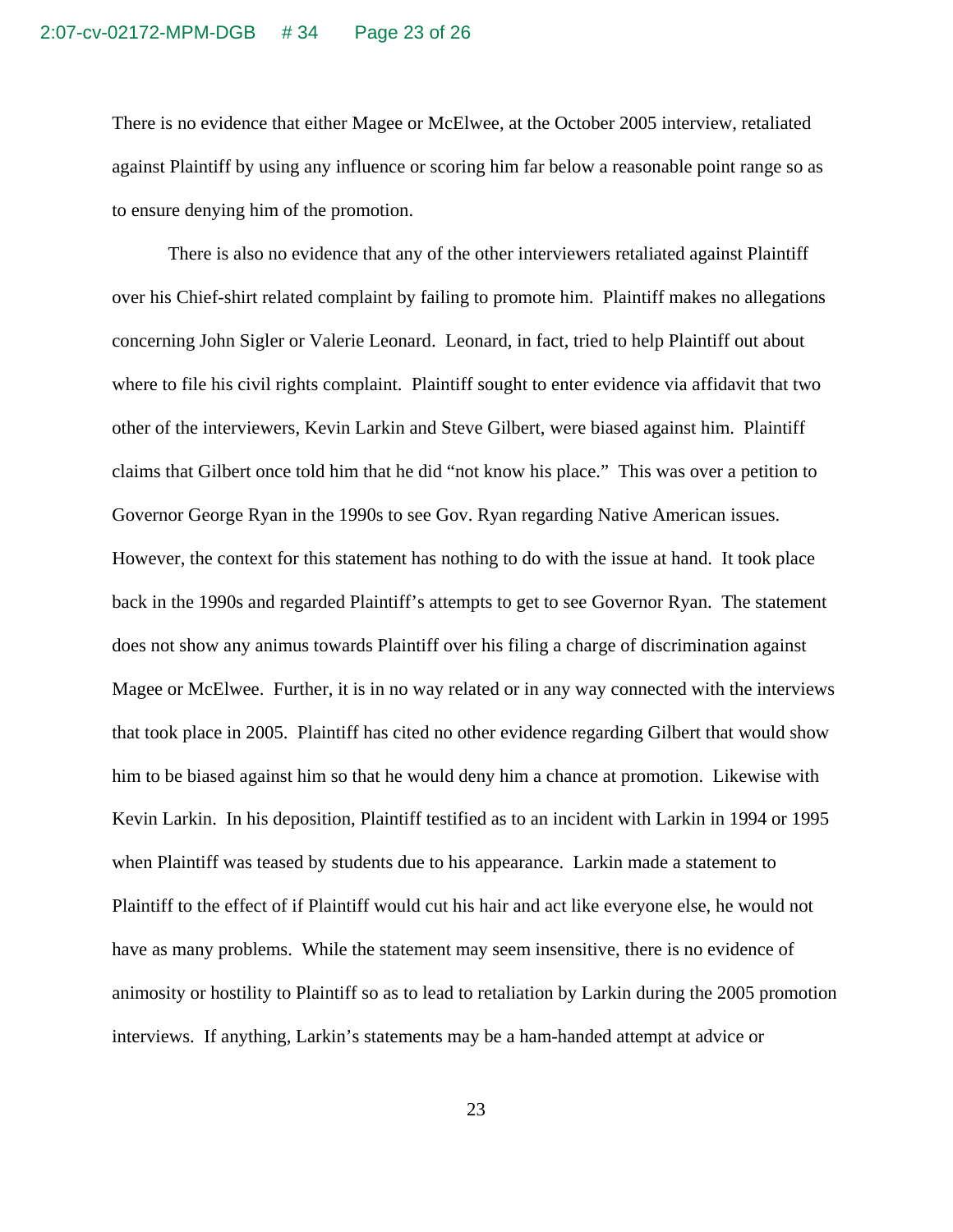assistance. Still, the statement was made 10 years before the incident at issue in this case. There has been no further evidence provided by Plaintiff with regard to any bias Larkin may have against him related to the 2005 interviews. The isolated statements of Gilbert and Larkin, two separate incidences in more than a decade of working with Plaintiff, do not give rise to evidence that they used their positions on the interview panels to retaliate against Plaintiff to dissuade him from filing civil rights charges by not promoting him.

Again, the scoring of the panel members themselves in the October 2005 interviews undercuts the suggestion that the remaining four interviewers (besides Magee and McElwee) were biased against Plaintiff and retaliated against him for bringing the civil rights complaint. Valerie Leonard, whom Plaintiff had no problem with, scored Plaintiff a 20, the highest of any interview panel member. However, the 20 she gave Plaintiff was also the lowest score she gave to any of the other candidates, except one other candidate, whom she also scored a 20. John Sigler, an interviewer who Plaintiff did not have any problem with, scored Plaintiff a 16, the *lowest* of any panel member. Steve Gilbert, who Plaintiff accuses of making the statement that he "did not know his place," scored Plaintiff a 19, Plaintiff's second-highest score (tied with the 19 awarded him by Herb McElwee, one of the Chief-shirt wearers). Kevin Larkin, who made what could be construed as an insensitive statement 10 years earlier, scored Plaintiff a 17.

As with McElwee and Magee, Plaintiff has provided no evidence that any of the panel members deliberately scored him poorly to retaliate for his filing of a civil rights claim and to dissuade him from filing future claims. Plaintiff simply did not interview well. Of the eight people who interviewed, only three were hired. Plaintiff was one of the unlucky five, or 60% of those who applied, who did not get promoted. From all the evidence before the court presented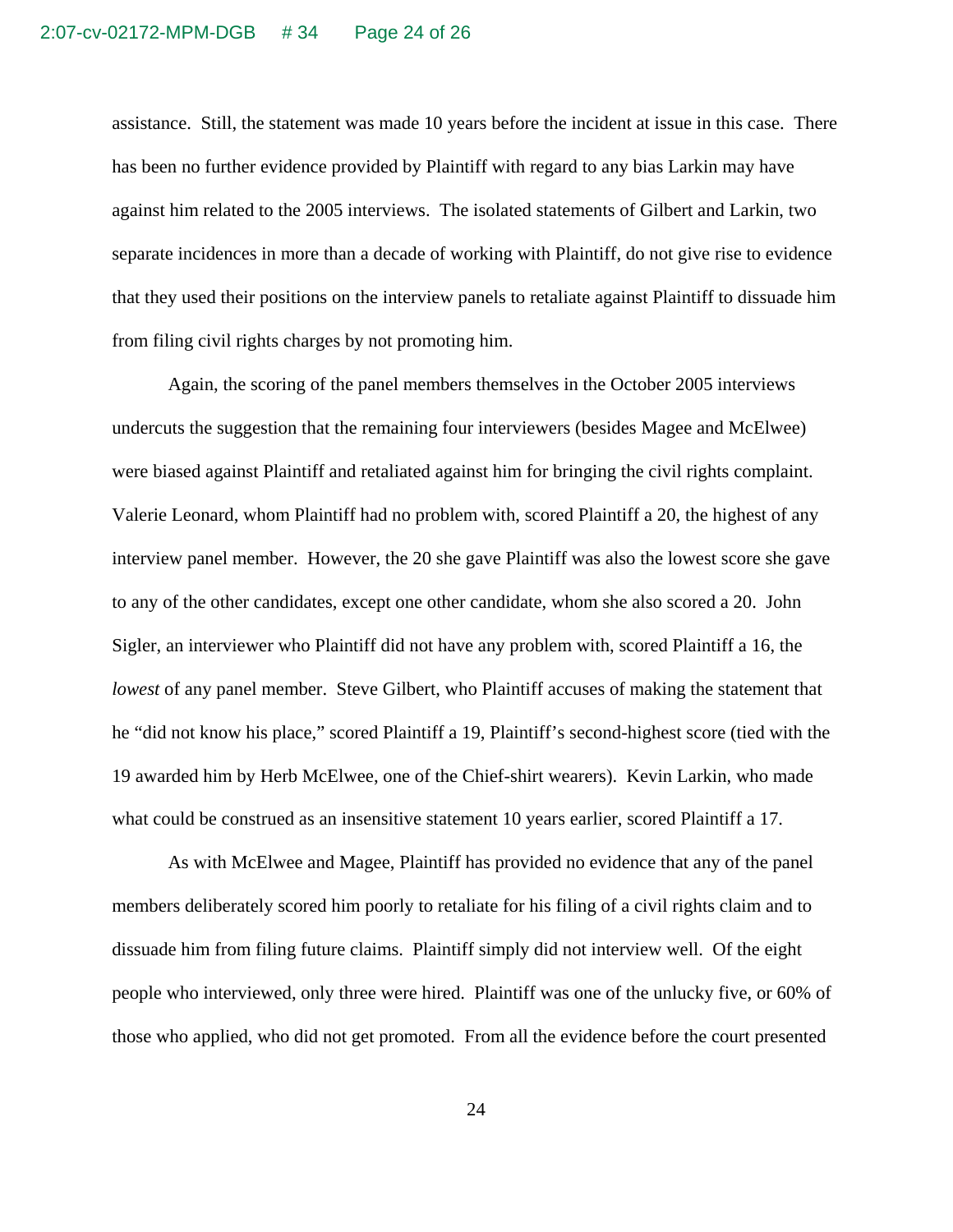by the parties, none of it points to the interview panel taking anything into consideration besides work history and candidate performance at their interviews. Plaintiff also complains that he was not hired after the initial March 2005 interview, and attributes that to his stance on Native American issues and filing of a civil rights complaint, but it must be noted that *no candidate* was hired after the March 2005 interviews, necessitating the October 2005 round. As the Seventh Circuit stated in Metzger, it is not the job of the court to sit as a "superpersonnel department" where disappointed applicants or employees can have the merits of an employer's decision replayed to determine best business practices. Metzger, 519 F.3d at 685.

Plaintiff has raised other claims in his Response about the other candidates and the objectivity of the interview process. The other candidates are not germane to his claim of retaliation. As for the objectivity of the interview process, no interview can be completely objective. There were subjective elements to the interview process. However, again, there has been no evidence presented by Plaintiff as to any retaliatory intent on the part of the interviewers to dissuade Plaintiff from filing a civil rights claim. Plaintiff did in fact file a civil rights claim. He has been outspoken in his pursuit of Native American rights. There is no evidence that Plaintiff was ever intimidated or felt dissuaded from filing a civil rights complaint by the actions of Defendant. In conclusion, Plaintiff has failed to show that there is a genuine issue of material fact as to whether his failure to be promoted to Building Services Subforeman following the October 2005 interviews was a materially adverse action on the part of Defendant, as there is no evidence in the record that shows any member of the interview panel retaliated against him for filing his civil rights claim following the March 2005 interview. See Metzger, 519 F.3d at 683.

For the foregoing reasons, Defendant's Motion for Summary Judgment (#23) is